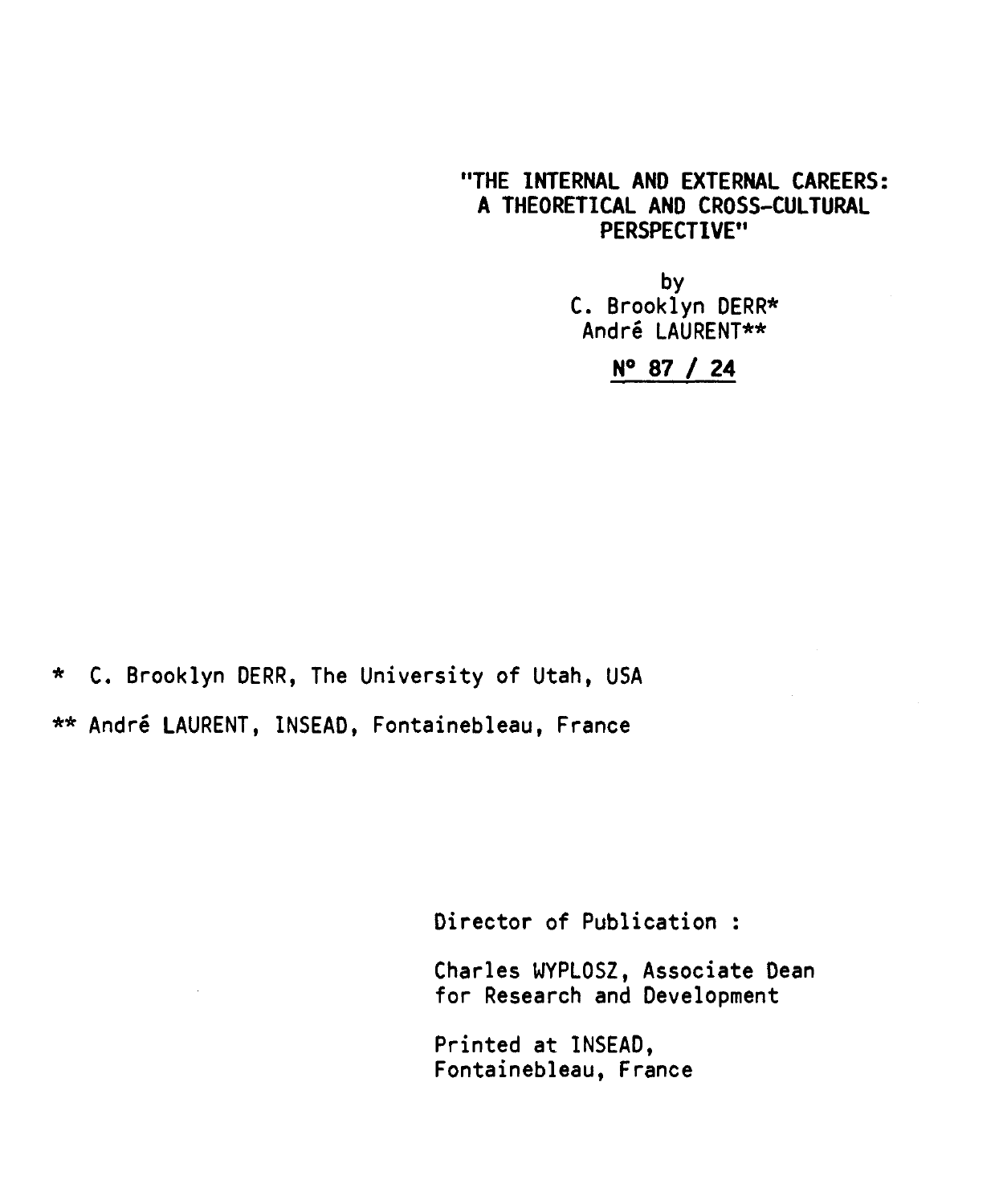# **THE INTERNAL AND EXTERNAL CAREERS: A THEORETICAL AND CROSS-CULTURAL PERSPECTIVE**

**by** 

**C. Brooklyn Derr The University of Utah** 

# **and**

**Andre Laurent The European Institute of Business Administration INSEAD**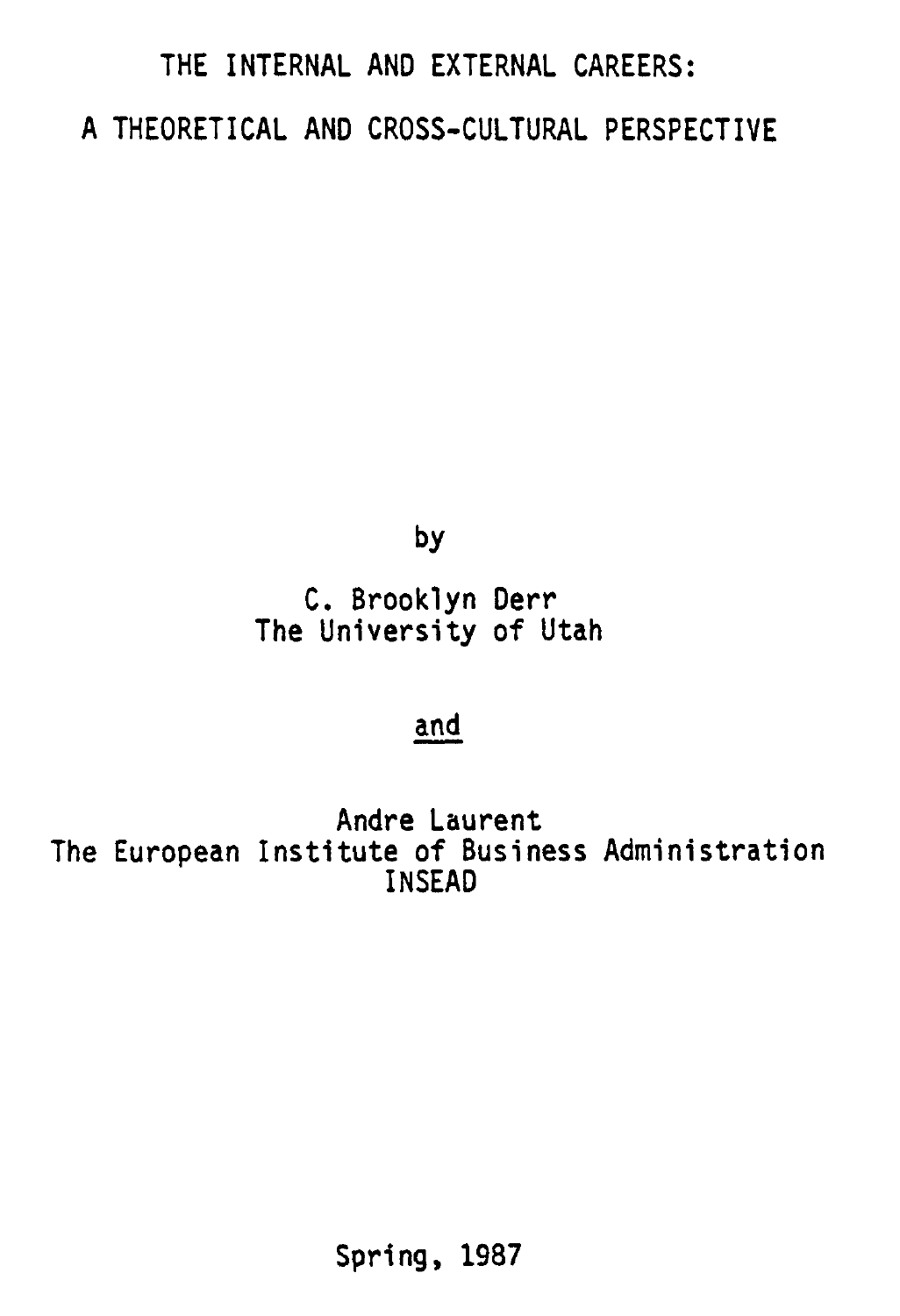#### **ABSTRACT**

Looking at careers from the standpoint of the actors' representations and approaching organizations as social constructions lead to a cultural view of career dynamics. Based on a review of career theory and on cross-cultural investigations of the internai and external career concepts, a cultural model of career dynamics is proposed. This model serves to link together the career perspective and the concept of culture. Implications for the practice of international career management are drawn.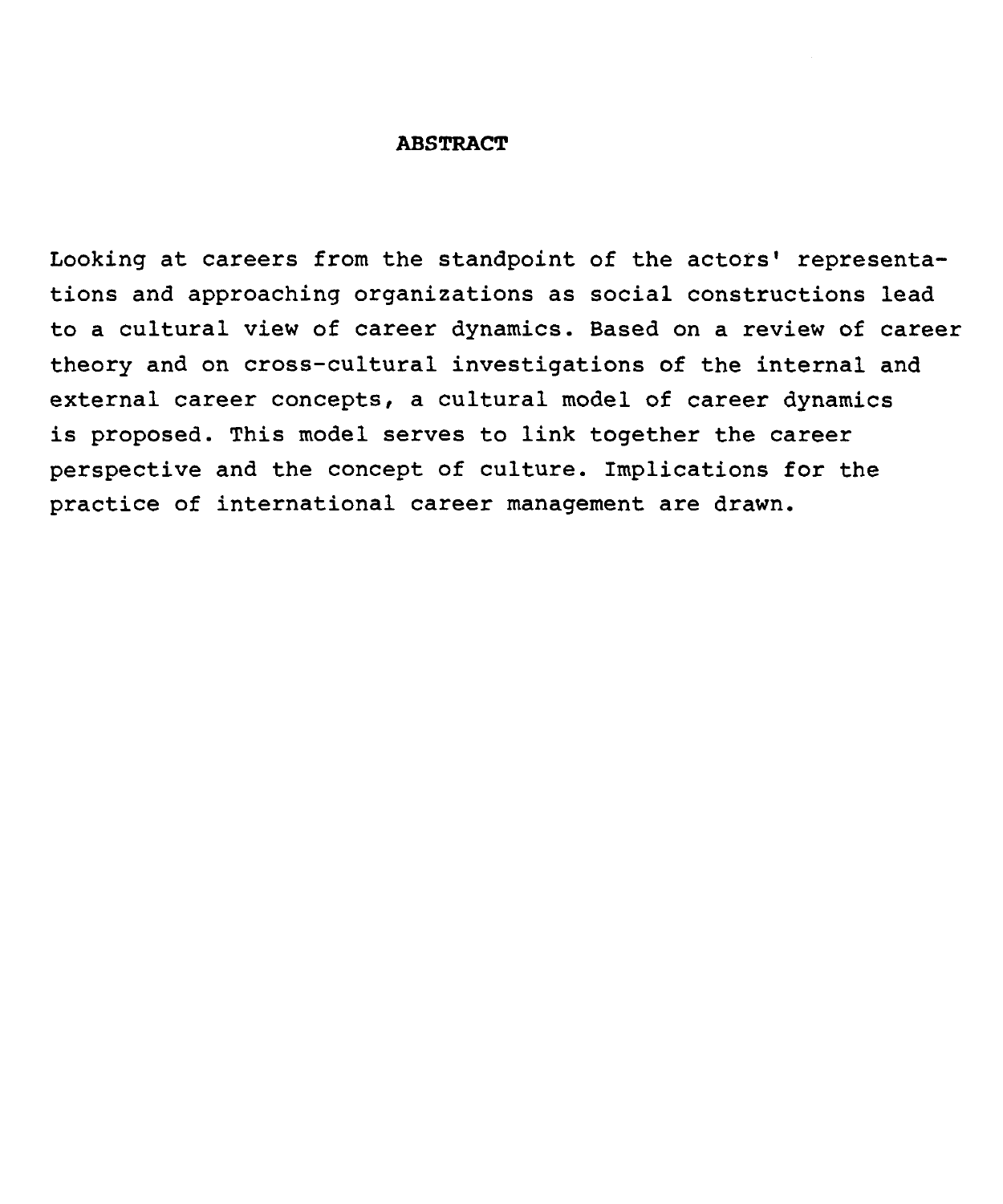#### **Theoretical Discussion**

**Edgar Schein (1975, 1978) has developed the "career anchor" concept, a conceptual breakthrough in assessing career orientations. People begin their work lives, perhaps as young adults in school, with certain ambitions, fears, hopes and illusions. Through experience and feedback early in their working years they uncover their initial interests, motives, values and skills. With much more on-the-job experience they gradually realize what they need and like, what they more deeply believe or value about work and life and what they are good at, how good they are at it and what skills and abilities are critical. These motives, values and talents**  gradually all come together in a total career self-concept. The idea that **most people must spend on-the-job time to get the self-discovery information necessary to uncover this career Identity is an important underpinning of the theory. Schein (1982, g— 2) says:** 

**Talents, motives and values corne to be inter-related into a more or less congruent total self-concept through a reciprocal process of learning to be better at those things we are motivated to do and value, learning to want and value those things we are good at, and avoid those things we are not motivated to do or do not value, resulting in loss of abilities or skills in those areas.** 

**Schein (1982, p. 8) goes on to point out that the career anchor is an "over-riding concern or need that operates as a genuine constraint on career decisions. The anchor is the thing the person would not give up if he or she had to make a choice." Moreover, Schein's research has uncovered numerous career anchors (managerial, technical/functional, autonomy, creativity, security, service, pure challenge, identity, lifestyle).** 

**Schein (1977) postulates that the individual's self-definition of career, or the internat career, is a person's own subjective idea about work life and his or her role within it.**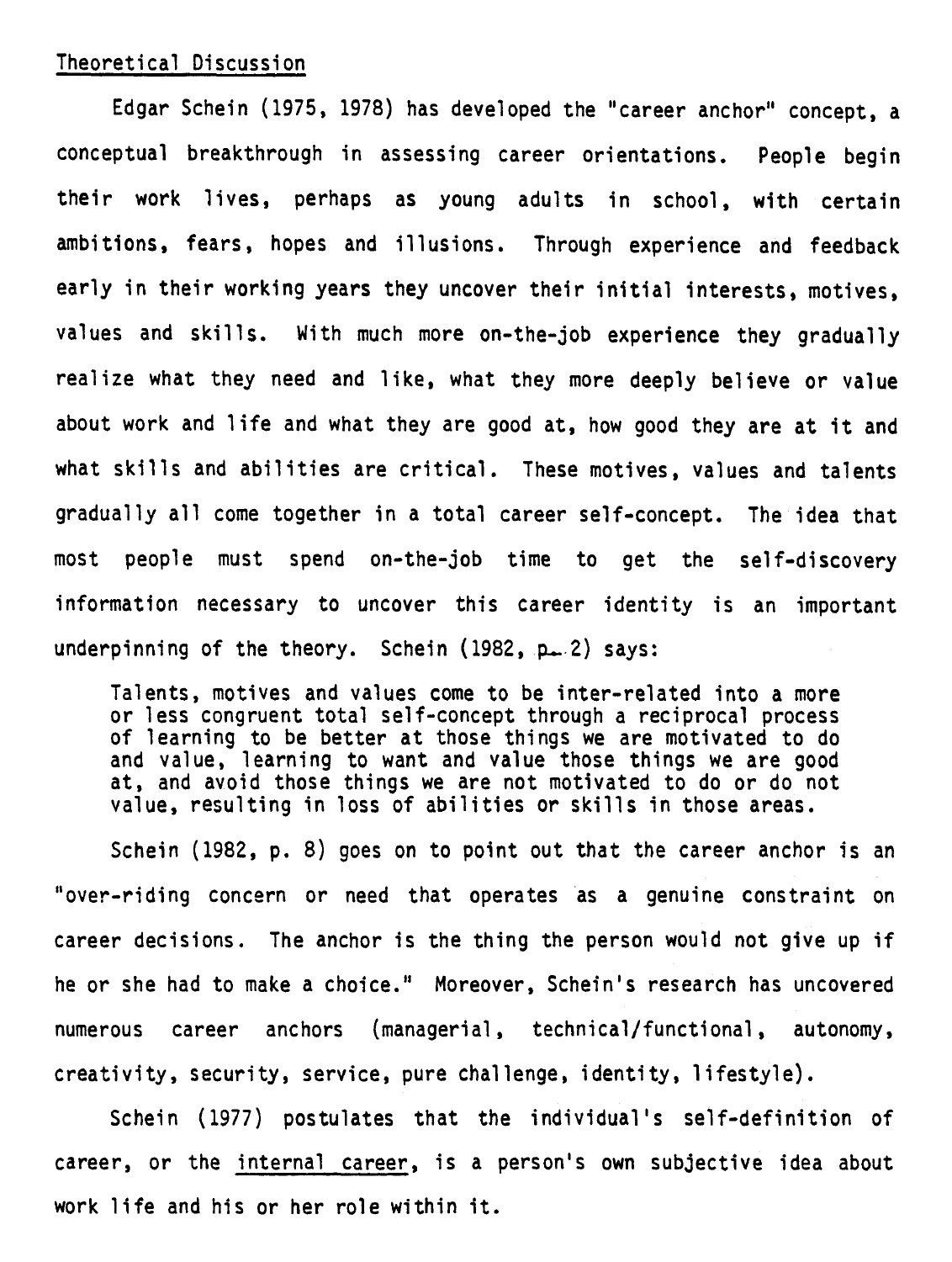**Michael Driver (1979, 1980, 1982) has also published seminal work on the idea of different career self-concepts or internal careers. Driver discovered four diverse career concepts (linear, spiral, steady state, transitory) and he postulated that this internat career map is interdependent with certain cognitive styles and serves to guide an individual's long-term career choices.** 

**Derr (1986) builds on Schein and Driver's work and postulates five diverse internai career success maps (getting ahead, getting secure, getting free, getting high, getting balanced). He also discusses changes and major transitions of the internai career, putting forth the idea that white any career orientation is long-term and basic (as opposed to short-term job changes), several events may trigger shifts in the internat career map. Alterations of the internai career may occur not only due to major events at work but when something in our personal life (e.g. a divorce, a mid-life crisis) provokes a change in our lifeview.** 

**Other career theorists, such as Super (1953) and Holland (1973) have advanced important theories of diverse personal orientations towards work. Super maintains that vocational self-concept is a part of total self-concept and maturity. Holland believes personality impacts on vocational behavior, which in turn is influenced by various career opportunities and externat events. Numerous scholars have linked individual career decision making to some internat psychological needs or values (e.g., Kuder, 1977; Roe, 1956; Allport, Vernon and Lindzey, 1960).** 

**Holland's model brings up the counterpart to the internat career, or, in Schein's terms, the external career: the realities, constraints, opportunities and actual job sequences in the world of work. A rough way of differentiating the internat and the external career would be to**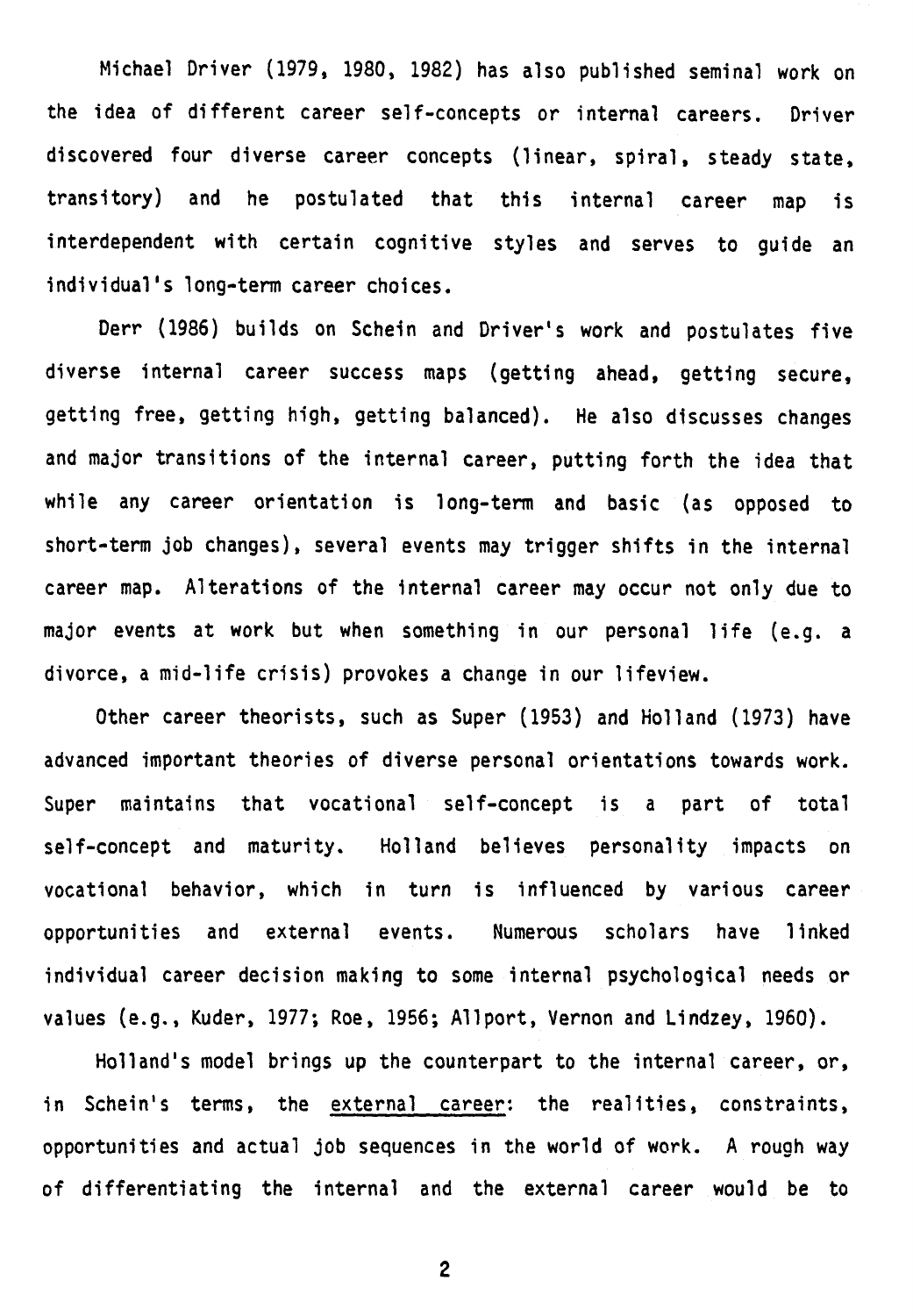**conceive the former as primarily "subjective" and owned by the career-oriented individual. It is the person's own aspirations and plans about future worklife. The external career would be more "objective" and would reflect the "real world" of constraints and opportunities in organizations and occupations.** 

**The core of the internai career is the individual's career selfconcept within the context of organizations and occupations. The core of the external career is the organizational and occupational context itself. A critical personal question regarding the internai career is "What do I want from work, given my perceptions of who I am and what's possible?" And a companion question elucidating the external career is "What's possible and realistic in my organization and occupation, given my perceptions of the world of work?"** 

**Both the internai and external careers can be considered as psychological constructs and social representations. While the external career is supposed to represent objective work realities, it is highly influenced by perceptions of usually ambiguous and fast-changing situations.** 

**The usefulness of these concepts, therefore, is to help differentiate two focal points of career dynamics: individual aspirations and occupational realities. Such a construct stresses the dialectical nature of the total career concept by locating it at the interface between a person and his/her work environment. Actually, the concepts are also linked together at their interface by a perceptually constructed view of the realities of work.** 

**Looking at careers from the perspective of the actors' representations and approaching organizations as social constructions brings us naturally**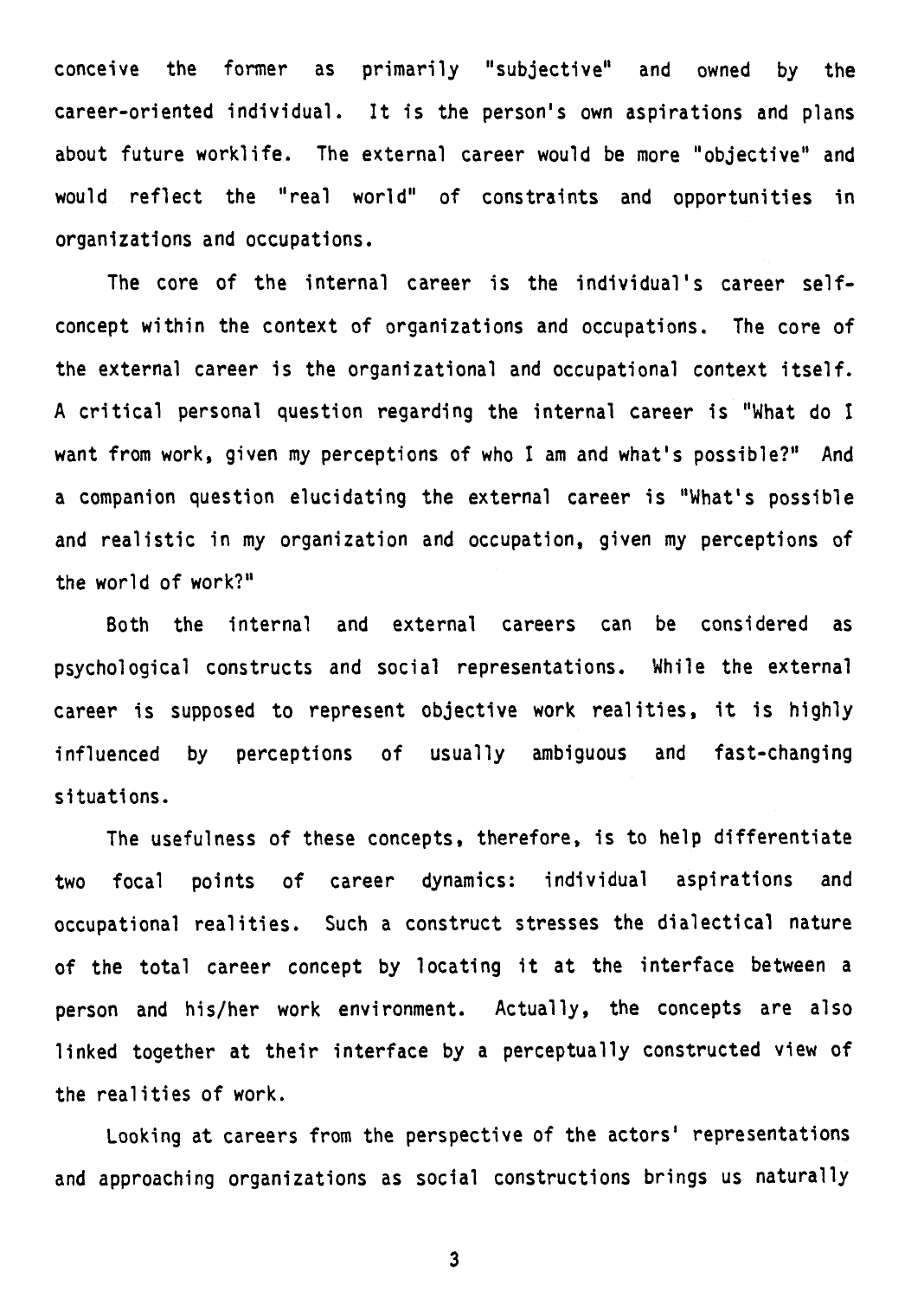**to a cultural view of career dynamics. This perspective stresses the importance cf looking at careers as symbolic systems of meaning. Most studies of careers are mono-cultural and do not account for either a symbolic or a cross-cultural point of view.** 

**Numerous books have appeared in the last few years that have taken a cultural perspective on organizations (Ouchi, 1981; Pascale and Athos, 1981; Deal and Kennedy, 1982; Peters and Waterman, 1982; Davis, 1984; Frost, et al., 1985; Kilmann, et al., 1985; Sathe, 1985; Schein, 1985). Academic journals have devoted special issues to this topic.** 

**For our purposes in this paper, a Gloser consideration of Schein's culture model is most appropriate. Schein (1984, 1985) defines culture as the "basic assumptions and beliefs that are shared by members of an organization" (1985, p. 8) and he discusses three levels of culture. The**  first level of culture Schein labels "artifacts." This refers to the **visible manifestations of culture, such as behavioral patterns and the most obvious configurations of time and space. Artifact culture is easy to observe but hard to decipher.** 

**The second level in Schein's cultural model is labelled "values." This refers to guiding beliefs, preferences or norms, i.e., the manifest or espoused values of a culture. This level is more difficult to assess but**  can be partly inferred from the analysis of artifacts.

**The third level or deep culture is termed by Schein "basic assumptions." These are the invisible, preconscious or unconscious, non-debatable, taken-for-granted, underlying values which "determine how group members perceive, think and feel." They confer meaning to their manifest values and overt behavior. They are basic assumptions about humankind, nature and activities that become patterned into cultural paradigme.**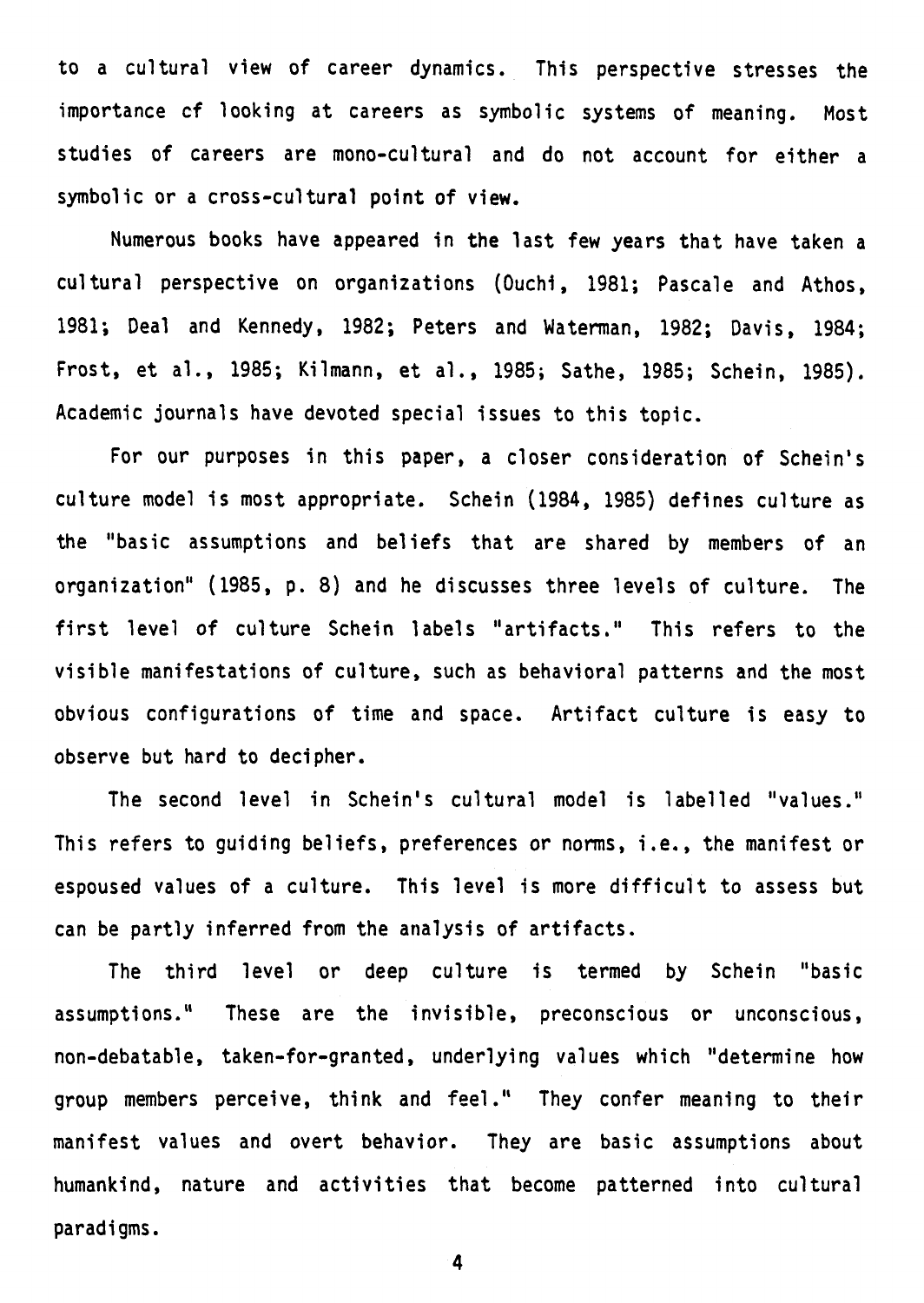**Such infrastructure is very difficult to uncover but, once unearthed, may be very meaningful in interpreting the culture.** 

**While artifacts may easily illustrate differences across cultures, the interpretation of such differences will require some understanding of the basic assumptions.** 

**It is our contention here that the basic assumptions in Schein's model can best be understood in terms of broad cultural contexts such as national cultures. Such homogeneous contexts are formative through early educational experience, family patterns, institutional arrangements, religious examples, language, etc. They will shape people's basic assumptions to a significant degree. Organizational cultures, while important, are less likely to exert such a profound effect or to impact people at such a deep level. On the other hand, organizational cultures may exert a substantial impact on the upper layers of the cultural edifice, that is on behavioral norms and artifacts.** 

**We will use this cultural framework in approaching the two major**  concepts in this paper. The internal career, we will argue, is a personal **subjective map which operates at a basic assumption level. National culture is therefore critical in influencing the internai career. Additionally, we will argue that national culture influences the external career particularly through the mediating and differentiating effects of organizational cultures.** 

**Since both of these dimensions of the total career concept are perceptually constructed views of reality that are affected by the basic assumptions of the individuel careerist, a career has different meanings in**  different cultures and, therefore, different dynamics can be expected. If **we consider culture as "the fabric of meaning" (Geertz, 1973), these**  propositions should not come as a surprise.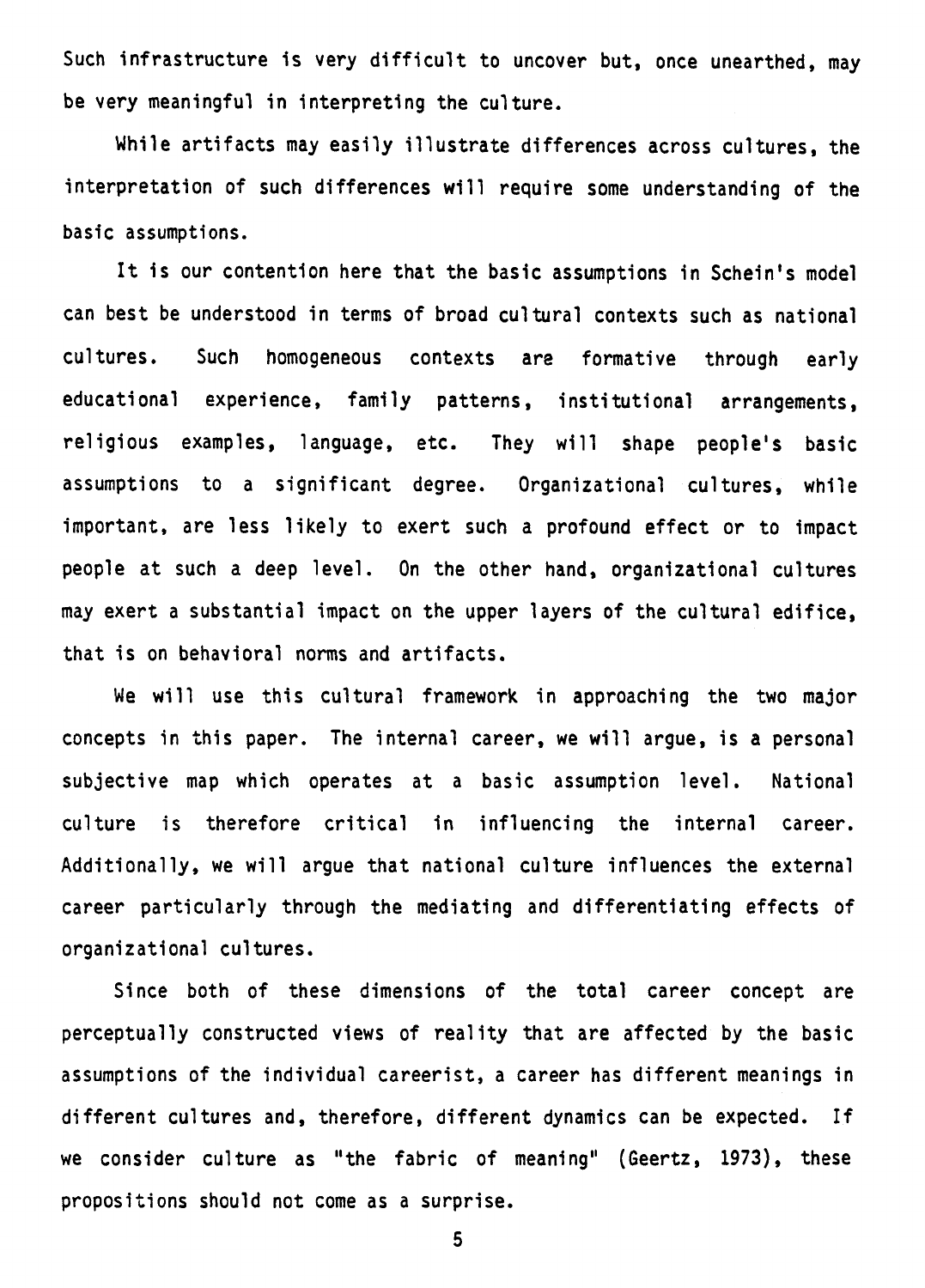**The sections which follow present some evidence for our contention that both the internai and external careers are culturally derived concepts and that nationality is important in their formulation . First, we will discuss the external career from this cultural perspective.** 

#### **The External Career**

**While the external career includes tangible realities in the world of work (e.g., job market, demographics, obsolescence, opportunity structure), important elements of the external career can be studied by collecting and analyzing various perceptions about careers and how careerists are being managed by employing organizations. However, before adopting this particular perspective, it may be useful to assess its limitations as well.** 

**Indeed, a distinction can be made between the actual external career opportunities and constraints and those which may be individually perceivèd. While it may be true that what is most important in making individual career choices is the person's subjective interpretation of the realities in the world of work, it is equally important to point out that the realities of the external career, those with which individuals must eventually cope, sometimes differ from their perceptions.** 

**Nevertheless, collective perceptions by numerous informed observers about the same career opportunities and career realities do have some important validity. If enough people perceive the same phenomenon, their collective views have credibility. Argyris (1982) points out that espoused theories of action (ideals) are validated as theories-in-use (realities) if they have been confirmed as such by numerous informed and experienced observers.** 

**Following this line of reasoning, one way to ascertain the external career is to ask a number of knowledgeable respondents how they perceive**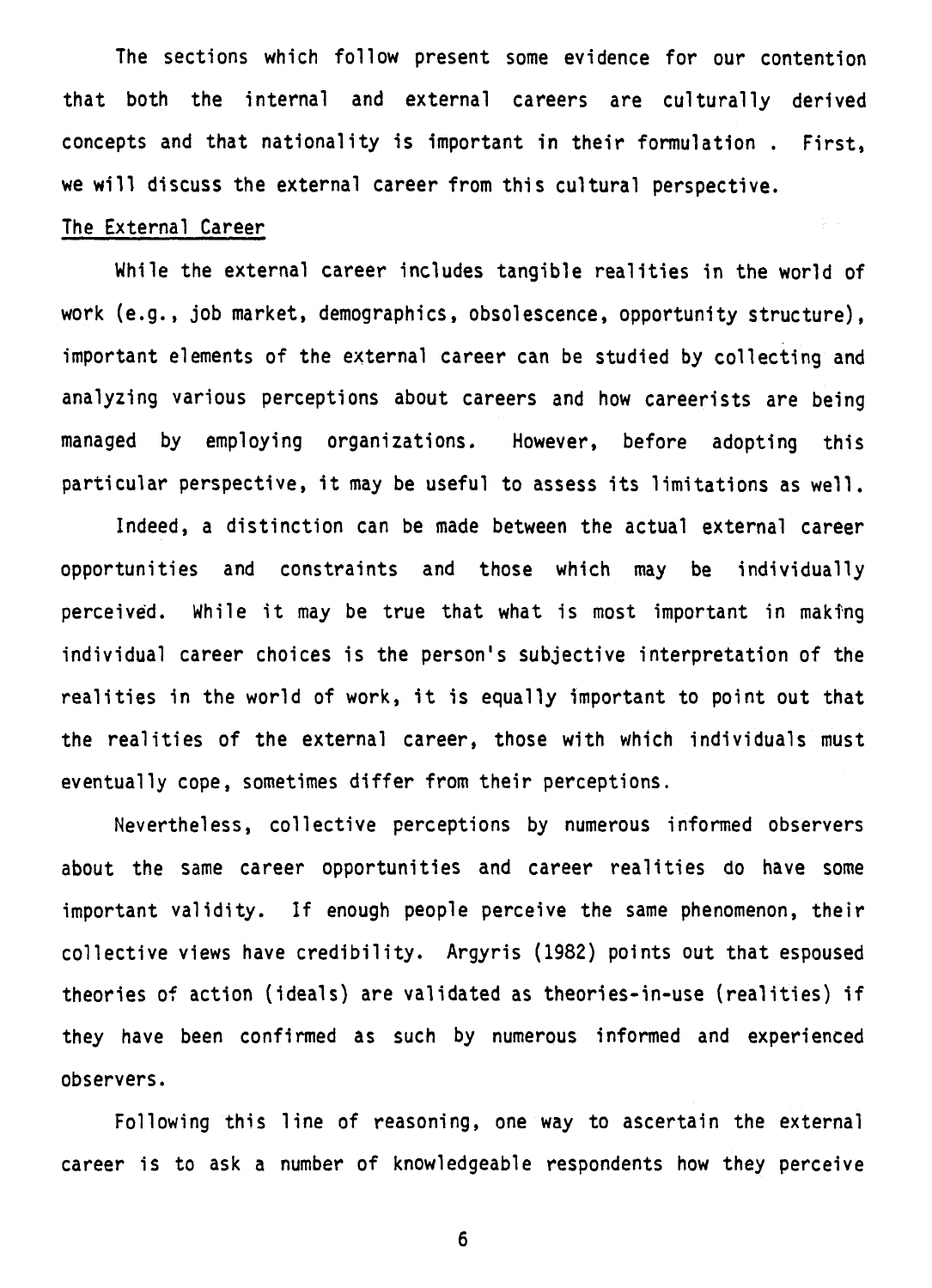**the determinants of career success in their companies. For instance, which employees' traits, attitudes or behaviors do they perceive as being particularly valued and rewarded by their companies.** 

**Laurent (1981a) developed such an approach originally as a tool for the diagnosis of organizational cultures and later on re-designed it as a comparative research instrument which he applied in a multinational context. Other studies (for instance, Laurent, 1981b, Inzerilli and Laurent, 1983) have indicated the substantial impact of national cultures on basic conceptions of management and organization. Hofstede (1980) has clearly demonstrated the influence of national cultures on work values. Furthermore, it has been established that cultural differences in management assumptions are not reduced by the corporate culture of large multinational firms (Laurent, 1983).** 

**In order to further assess the validity of these findings, a large U.S. based multinational corporation was approached because of its high professional reputation in human resource management (Laurent, 1986). This corporation had implemented for years a standardized worldwide system for the multiple assessment of managerial potential and performance. The research objective was to assess whether this common administrative system would standardize managers' perceptions of career success criteria across various national affiliated companies.** 

**Laurent conducted open-ended interviews of a representative sample of 100 upper-middle managers throughout the corporation. Among other questions, ail interviews included the following one:** 

**"In your view, what does it take to be successful at** XY?"

Ail individual responses were systematically recorded and finally amounted to a list of 60 different items. This list was divided into two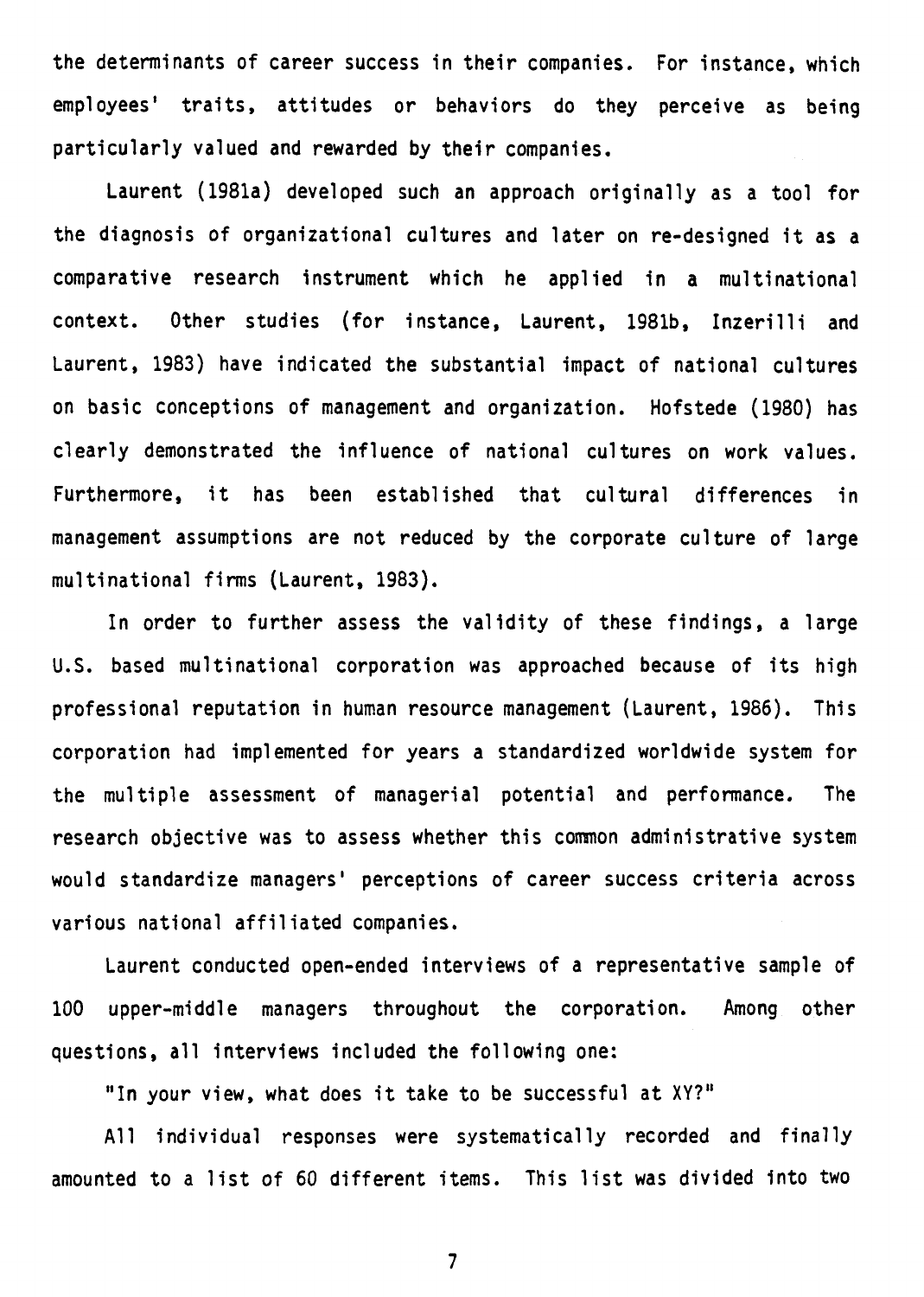**balanced lists of 30 items (to reduce cognitive overload) in a survey questionnaire format. National samples of around 50 managers (matched according to education, job level, age, experience with the company, and function) were then surveyed in five affiliated companies in France, West Germany, the Netherlands, the United Kingdom and the United States. The respondents were asked in a confidential survey to select and check from each list of 30 items those ten that they perceived "as being most important in determining career success at XY."** 

**Of the list of 60, the following ten items were chosen most frequently by the overall group of 262 respondents:** 

## **Rank**

- **1. ambition and drive (82% selected this item)**
- **2. leadership ability (77%)**
- **3. skills in interpersonal relations and communication (75%)**
- **4. being labelled as having high potential (72%)**
- **5. managerial skills (69%)**
- **5. achieving results (69%)**
- **7. self confidence (65%)**
- **8. creative mind (60%)**
- **9. ability to handle interfaces between groups (58%)**
- **9. hard work (58%)**

**These results represent the aggregate perception of the overall sample about employee characteristics valued by the company. A comparative analysis further revealed important differences between the five national groups in spite of the convergence that could be expected from a similar worldwide career system.**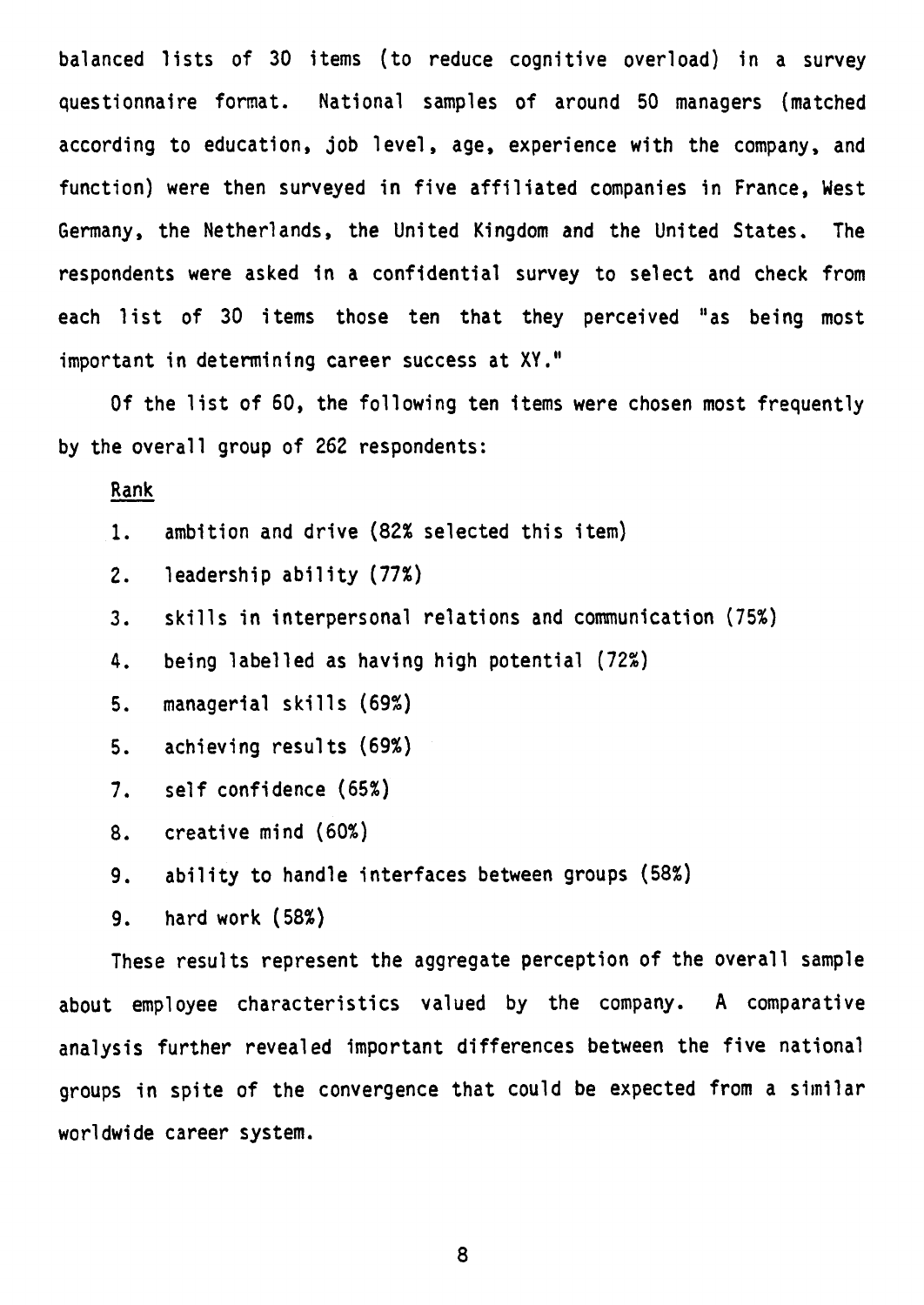**The most significant variations across cultures of the above top ten criteria were the following.** 

**While only 57 percent of the Dutch managers selected "skills in interpersonal relations and communication" as a most important determinant of career success, 89 percent of the British did. "Seing labelled as having high potential" was perceived as most important by 54 percent of the Germans as opposed to 81 percent of the French. "Achieving results" had a high American score of 88 percent and a low French score of 52 percent. Similarly, 81 percent of the Americans selected "self-confidence" while only 42 percent of the French did. Finally, "creative mind" was perceived as the top success criterion by the Germens (rank 1 among 60, checked by 77 percent) while it was seen as much less relevant by the French (rank 21, checked by 40 percent).** 

**National differences of even higher magnitude were observed on many other criteria. For instance, "job visibility and exposure" provided the following spread:** 

|                   | United<br>Kingdom | U.S.A. | France | Nether-<br>lands | West<br>Germany |
|-------------------|-------------------|--------|--------|------------------|-----------------|
| Percent<br>choice | 73                |        | 38     | 30               | 18              |
| Rank              | 5                 |        | -23    | 26               | 41              |

**The results of the study also indicated important differences as to the amount of consensus within each national affiliate. For instance, while six criteria were selected as most important for career success by more than 80 percent of the American managers, the corresponding figures were three criteria selected for the British, one for the Dutch and the French and none for the Germans. Thus the degree of perceptual clarity, fit and comfort with the overall career success culture of the firm was**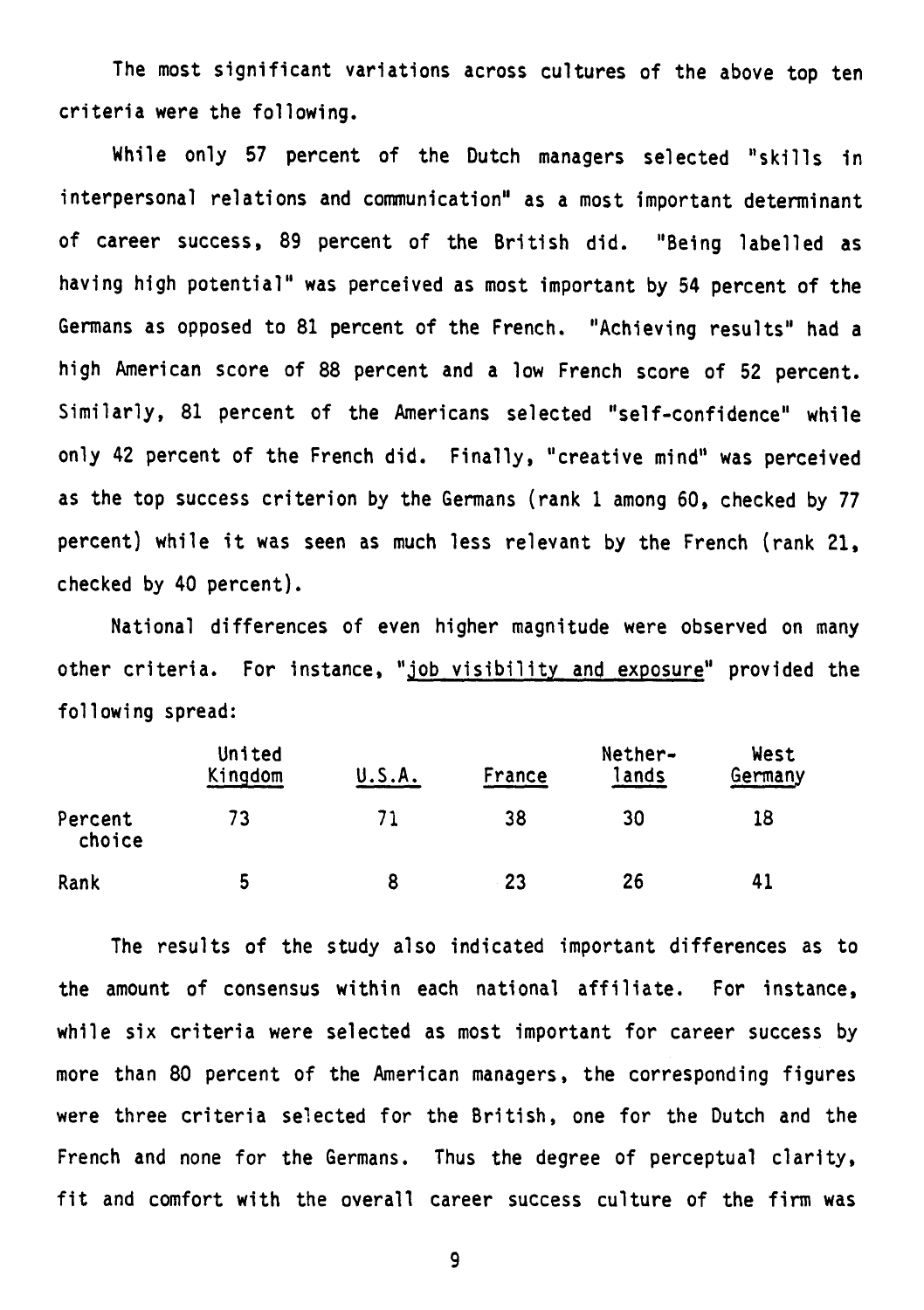**much higher for the American managers, culturally closer to the system designers.** 

**Laurent (1986, p. 96) summarizes some of his findings concerning the German, the British and the French managers in the following way:** 

**German managers, more than others, believed that creativity is essential for career success. In their mind, the successful manager is the one who has the right individual characteristics. Their outlook is rational: they view the organization as a coordinated network of individuals who make appropriate decisions based on their professional competence and knowledge.** 

**British managers hold a more interpersonal and subjective view of the organizational world. According to them, the ability to create the right image and to get noticed for what they do is essential for career success. They view the organization primarily as a network of relationships between individuals who get things done by influencing each other through communicating and negotiating.** 

**French managers look at the organization as an authority network where the power to organize and control the actors stems from their positioning in the hierarchy. They focus on the organization as a pyramid of differentiated levels of power to be acquired or dealt with. French managers perceive the ability to manage power relationships effectively and to 'work the system' as particularly critical to their success.** 

**Thus, collective perceptions of one aspect of the external career (i.e., career success from an organizational perspective) vary according to national culture in a single multinational corporation where the occupational, administrative and organizational contexts are similar. This proposition raises several questions. Do the various managers simply view the same organization through their own cultural lenses and arrive at different subjective interpretations of reality? Or, do the various affiliates operate and reward differently within their cultural settings and there is no objective multinational reality of career success- regardless of what head office desires or designs? The answer to both questions may be "yes."**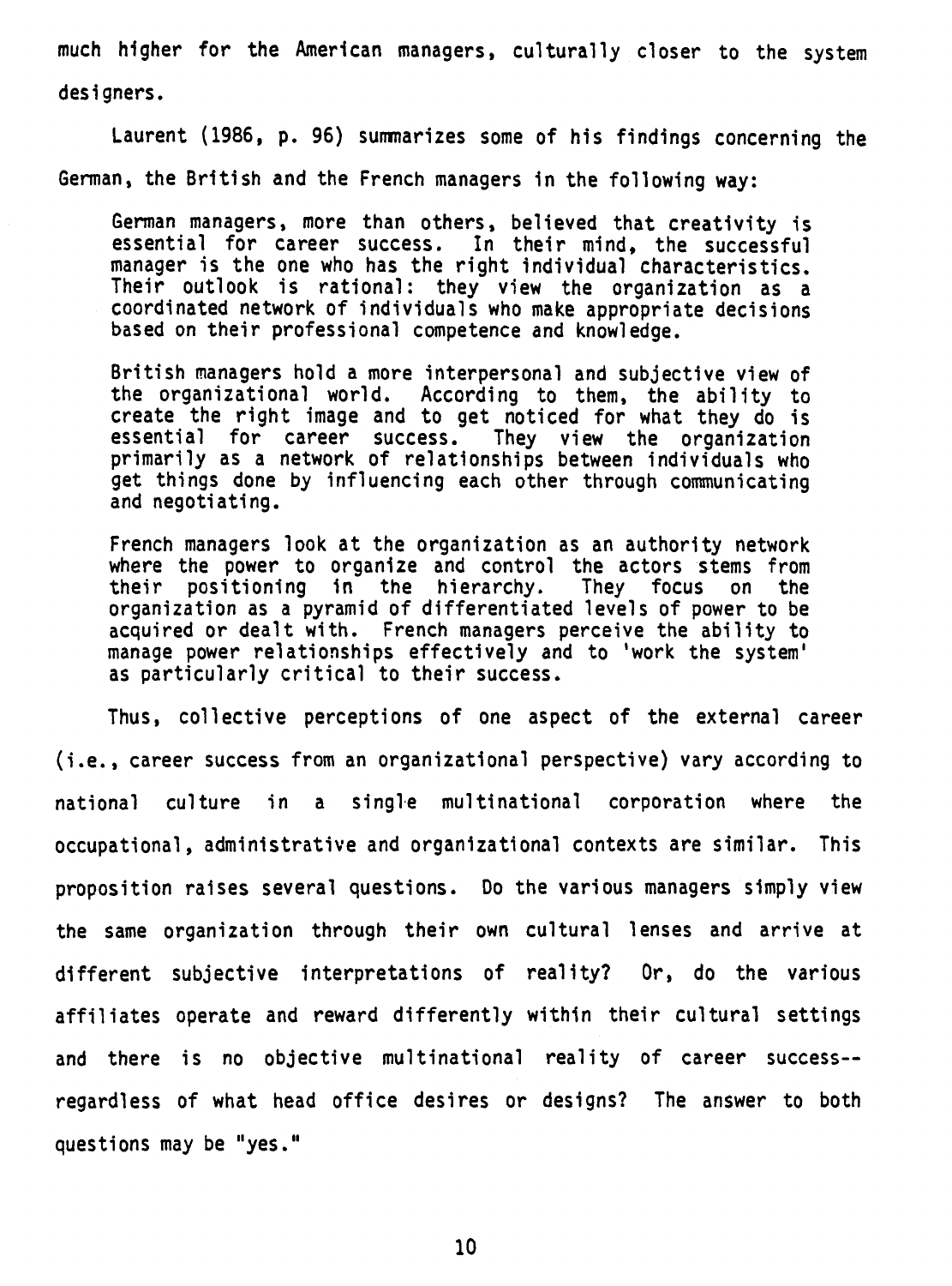**In another study of 225 European executives, undertaken at INSEAD, the European Institute of Business Administration (Derr, 1987), another collective perception of external career dynamics in major European firms was obtained. The inquiry asked the respondents to identify which kind of employees their companies most valued. In general, the executives reported that their companies attached most value to future high-level general managers. However, there were some interesting variations on this theme according to the national origin of the company.** 

**The German firms were more bureaucratic and, along with the Swiss, attached higher value to technical competence and functional expertise. The French companies valued most those managers who came from elite schools with strong technical backgrounds but who quickly became general managers (avoiding ail appearance of remaining narrow technical specialists). The British attached great importance to recruiting and developing persons with a more classical education and broad general approach to management and were currently debating the value of MBA training as opposed to this broader orientation. The Swedish firms maintained a delicate balance between differentiating some as high potential candidates and future "leaders" with spécial developmental experiences versus adherence to strong cultural norms of equality, social democracy and collaboration where nobody is singled out for special treatment.** 

**Clearly, career success from the organizational point of view, whether assessed by the careerists or by the policymakers and career systems designers, is no more culture-free than other facets of the management and organizational world. In fact, it may be important and useful to view the**  external career as a cultural artifact. What about the internal career?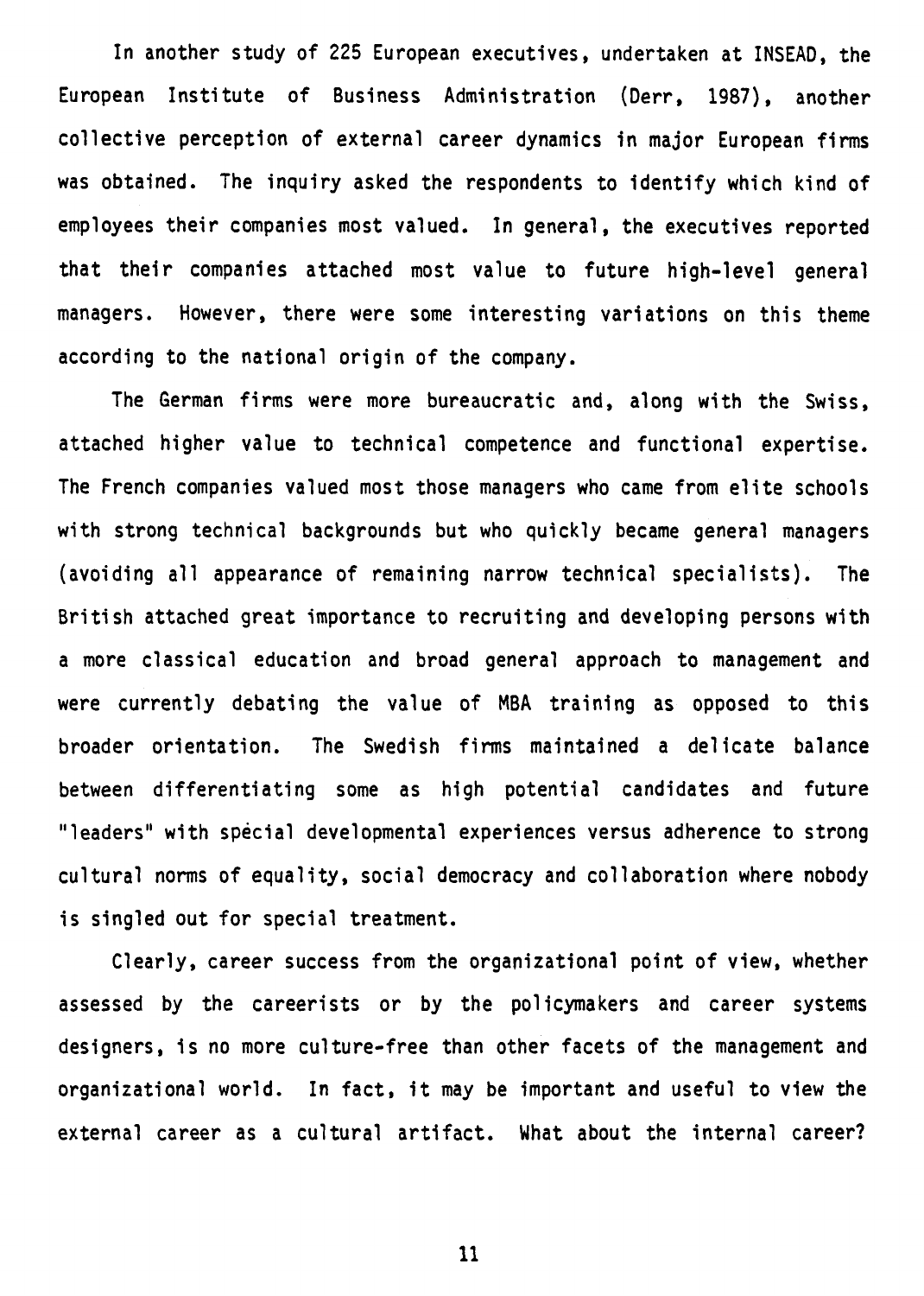#### **The Internai Career**

**In the 1985 study at INSEAD mentioned above, Derr also derived a list from career orientation theory (Schein, 1978, 1982; Driver, 1982; DeLong, 1982; and Derr, 1980, 1983, 1986) of thirty-six (36) different ideas about career success. Respondents were asked to select twelve (i.e., one-third of the items) which were most important to them as indicators of career success. The respondents were also asked to circle those four items among the twelve checked which were considered the most important. The questionnaire format was modeled after the one used by Laurent. In Laurent's survey, however, the respondents are asked to check the items which they perceive as being most important in determining career success in their company (i.e. external career perceptions). The Derr questionnaire asks the respondent to report on his/her own personal definition of career success and the company point of view is not to be considered (i.e. internai career orientations). The top ten items chosen by the 225 respondents from the list of 36 are:\*** 

## **Rank**

- **1. being influential enough to get exciting and challenging assignments**
- **2. being in the "inner circle" regarding important decisions**
- **3. being able to influence events and policies in support of my values and philosophies**
- **4. achieving a balance in my progress at work, in my relationships (family life, friendships) and in self-development activities**
- **5. being able to keep personal and professional life in equilibrium**
- **6. becoming a general manager (e.g., Director, VP)**
- **7. working for a firm whose values are congruent with mine**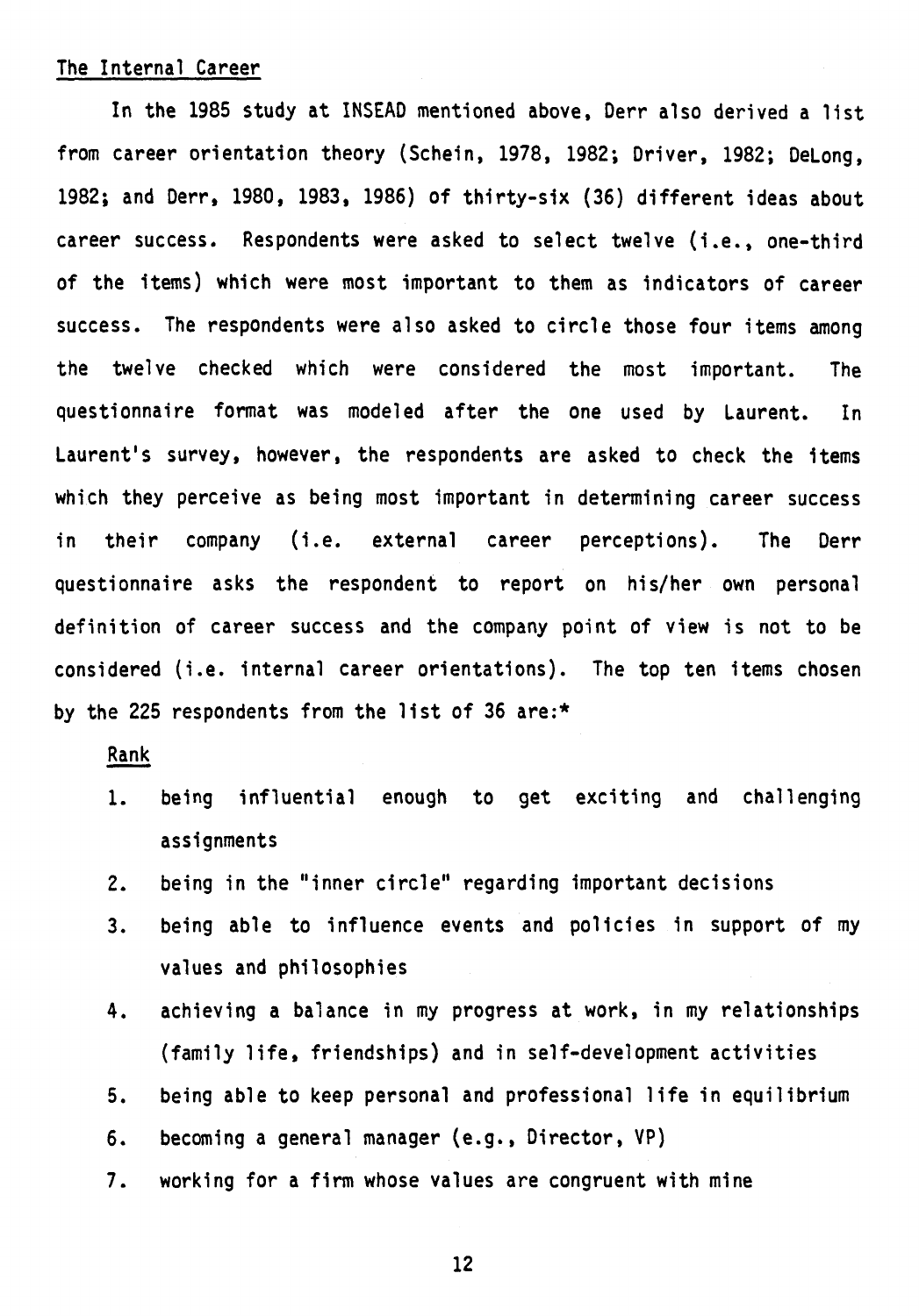**8. being able to sell my ideas to others** 

**9. using my creative talents** 

**10. creating new products, ideas, services or organizations** 

**\*Circled items in this ranking were counted proportionately more than those simply checked in order to reflect the structure of choices in the instrument.** 

**The reader will note that a number of the top items which comprise the internai career are associated with upward mobility, power and influence (see ranked items 1, 2, 3, 6, 8). Achieving some sort of balance between personal and professional life is also an important internat career objective (see ranked items 4, 5). Furthermore, there is an entrepreneurial aspect to several of the top ten items (see items ranked 9, 10).** 

**According to Derr's theory (1986), there are five different internai career success maps: getting ahead (upward mobility), getting secure (company loyalty and sense of belonging), getting free (autonomy), getting high (excitement of the work itself) and getting balanced (finding an equilibrium between personal and professional life). A forced-choice instrument, the Career Success Map (CSM) questionnaire (see Derr, 1986, pp. 189-193), was administered to the respondents to further ascertain their career orientations.** 

**Figure 1 below is a graphical representation of the career orientation differences of four different European nationalities (N=84), using the CSM questionnaire. In Figure 1, the lower the mean score on a scale of 1-12, the less a group has that particular career orientation. As to career orientations, GA stands for getting-ahead, GS for getting secure, GF for getting free, GB for getting balanced and GH for getting high.**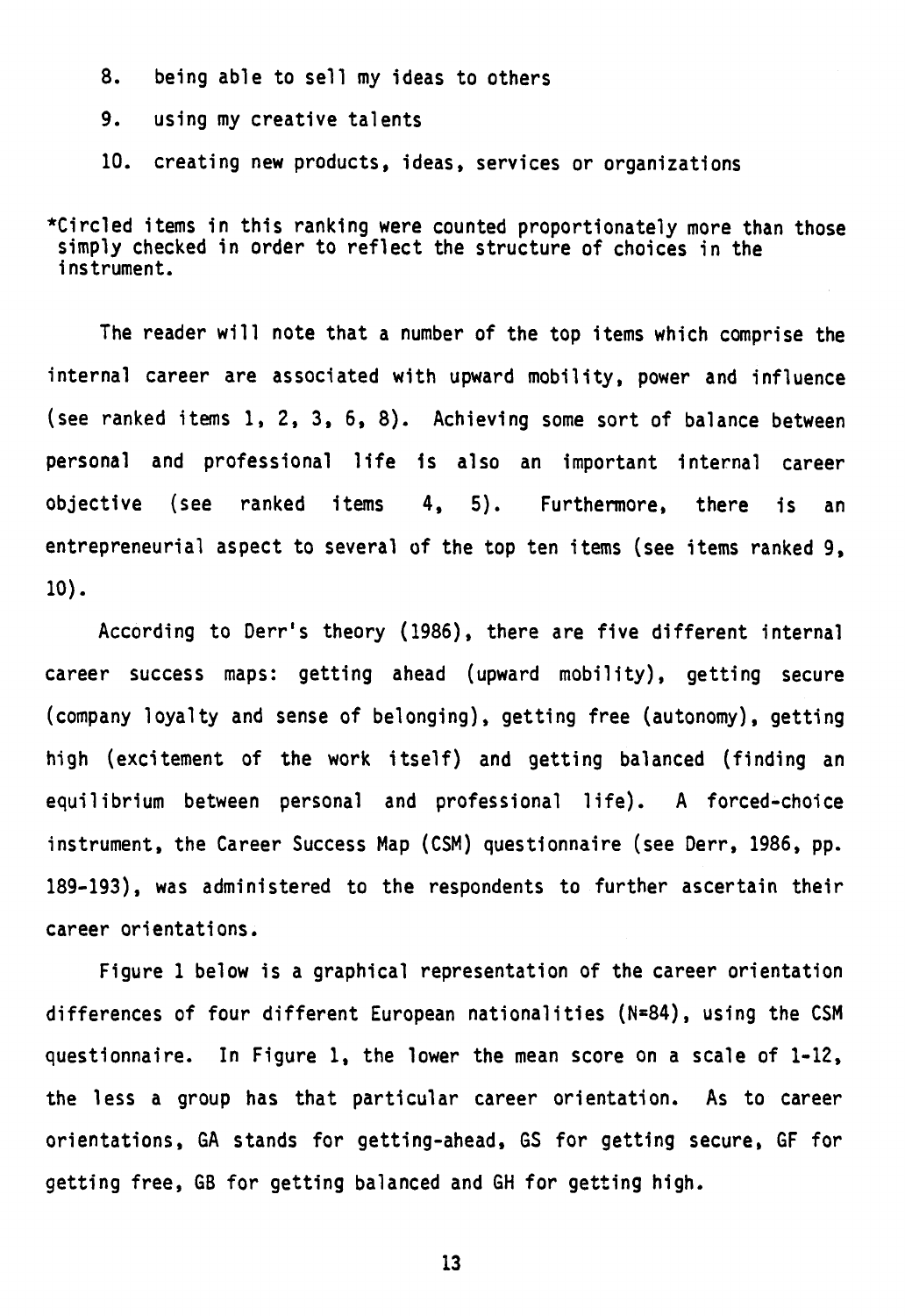

**FIGURE I. Career Success Map Across Four National Cultures** 

 $\mathbf{14}$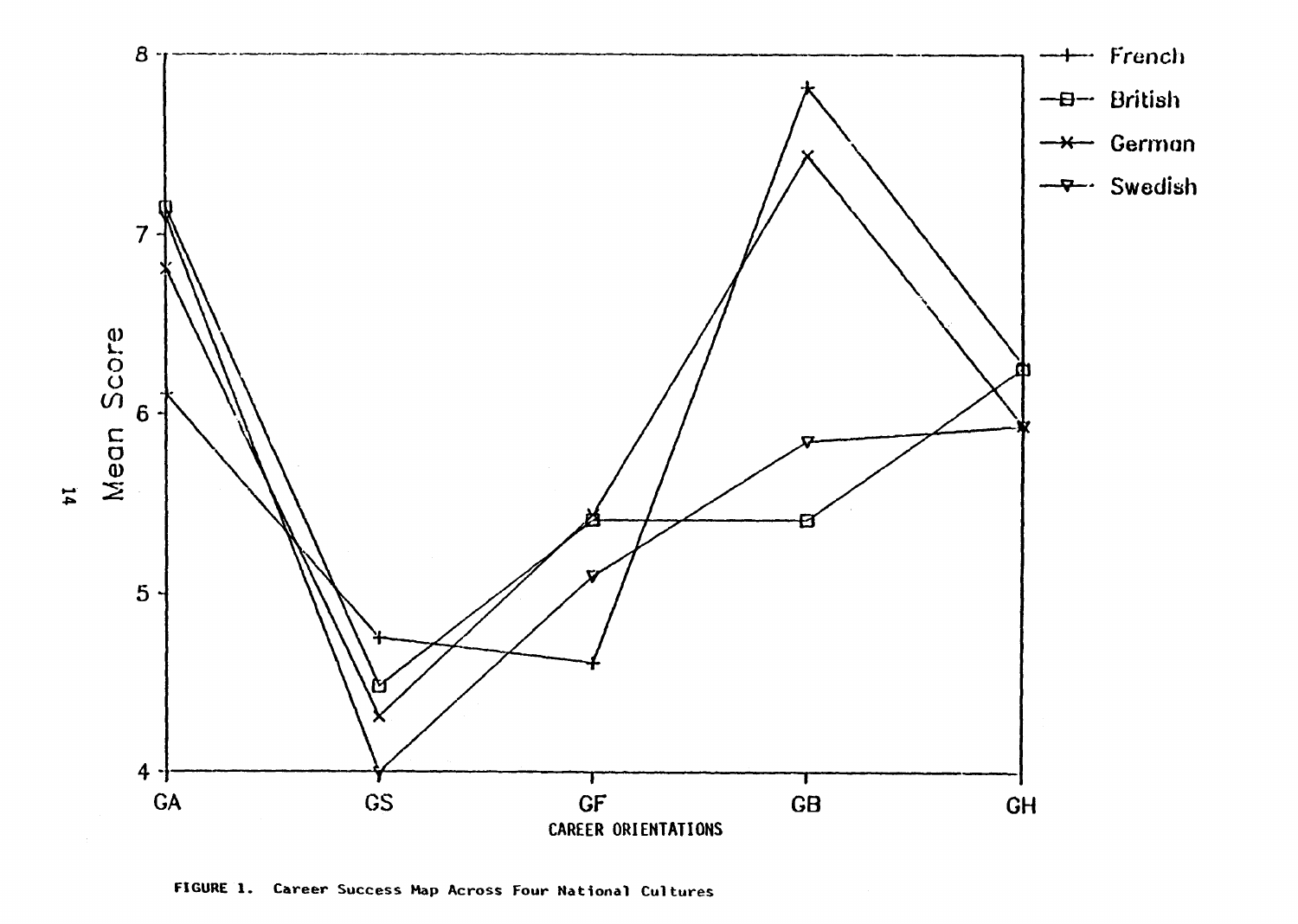**One surprising feature of these data collected from the INSEAD population described above is the extent to which the whole population has a getting-balanced orientation. In what would be predicted as a very getting-ahead group of respondents (high potentials in an exclusive executive development program), 29 percent had a predominantly getting-ahead profile, while 26 percent were judged to be primarily getting balanced. There are fewer getting high (20 percent) internat career orientations in this sample and relatively few getting secure (16 percent) and getting free (9 percent) orientations.** 

**Some of this overall getting-balanced profile may be explained by response bias. Many of the INSEAD executives surveyed had been away from home for several weeks at the time of taking the survey. They may have been missing their families. They had also, several sessions prior to responding, experienced a class session on the subject of balancing personal and professional life. This class may have influenced them.** 

**Another possible explanation is that managers often see themselves as more balanced and family-oriented than would their spouses, children or those who know them well (Renshaw, 1977; Burke and Weir, 1977). They might report these skewed self-perceptions in the questionnaire. Still, the possibility exists that many considered "high flyers" by their companies are really getting-balanced careerists in disguise. Given the first opportunity, they may make a career choice which promotes personal life/ professional life balance over a long-term getting-ahead strategy.** 

**As an illustration, Derr conducted an in-depth career interview with a young German executive at INSEAD. He had already deferred his gratification through a Ph.D. and M.B.A. program. His spouse was in medical training in Germany. He had ail the right qualifications and**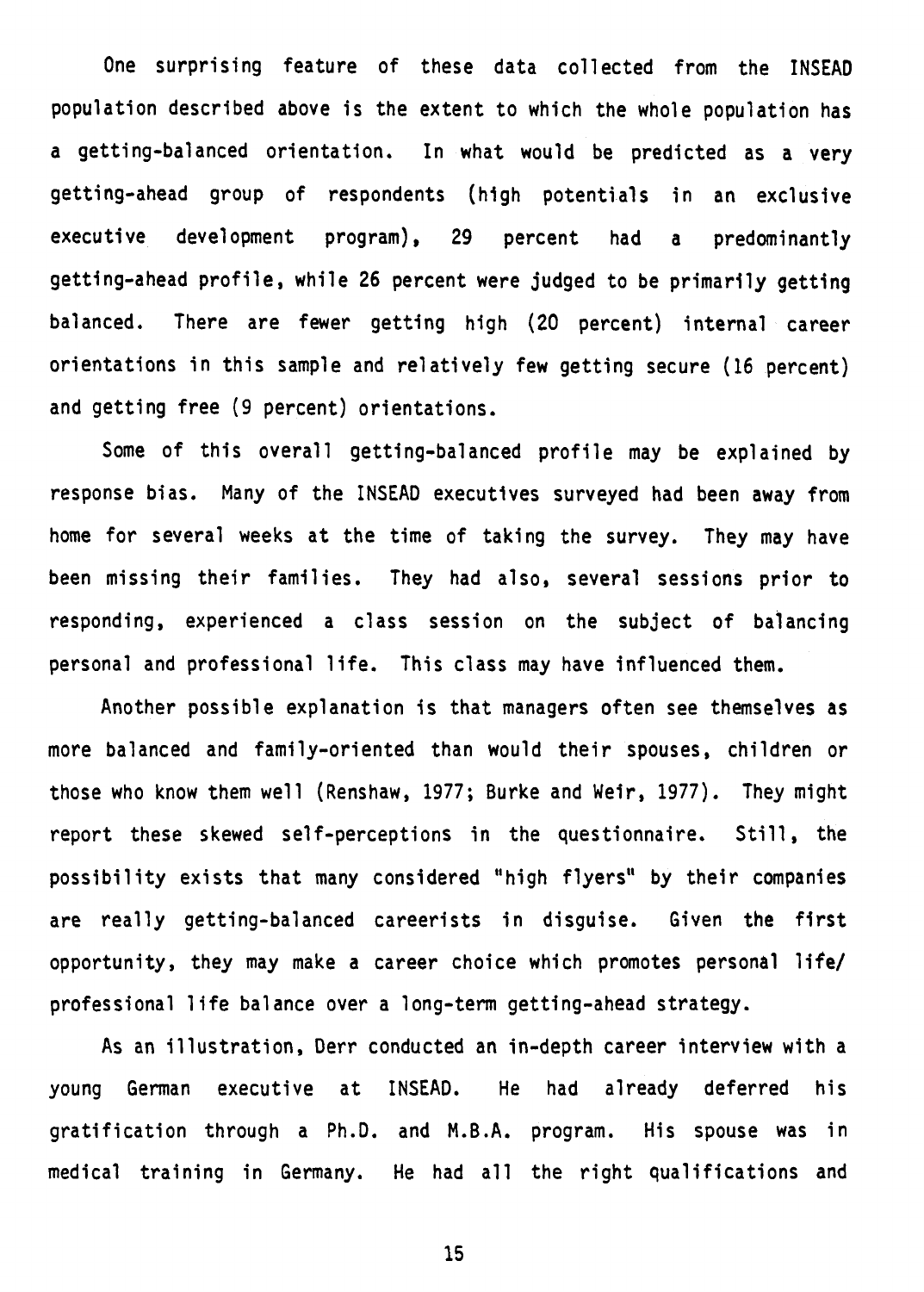profile to be classified a very high-potential executive. His plan, **nevertheless, was to continue in his large German company, work hard for three-five years and establish himself, get located in the south of Germany (location of headquarters and key plants figured prominently in his choice of company) and then voluntarily plateau and become a balanced careerist. This plan was synchronized to correspond with his wife's medical training so she would be ready at the moment of his voluntary plateauing to establish a part-time practice. Together, once established, they would begin a family and spend much of their time in recreational pursuits. This person was quite sure that he did not want to work as hard as his father had done.** 

**The other interesting point of the data presented in Figure 1 is the cross-cultural differences. The British and Swedes are significantly more getting-ahead oriented than are the French. The French and Germans, on the other hand, have a significantly higher getting-balanced orientation than the British. Might the case of the young German executive above be somewhat reflective of the career agendas of more numerous German managers? Some other clinical data point out that the French, while working hard while on-the-job, view their time away from the workplace as sacred personal time and, hence, see themselves as more balanced. The big surprise is the Swedish data where it could be supposed that they would be more getting balanced as a group. Interviews reveal, however, that the Swedes in this sample are from a small group of self-selected Swedish executives who choose to pursue the high potential career track.** 

**This cross-cultural analysis supports our contention that nationality**  is a major factor influencing a person's internal career orientation. Basic cultural assumptions, we argue, come from national or dominant **subgroup culture (e.g., early childhood experience) and are major factors**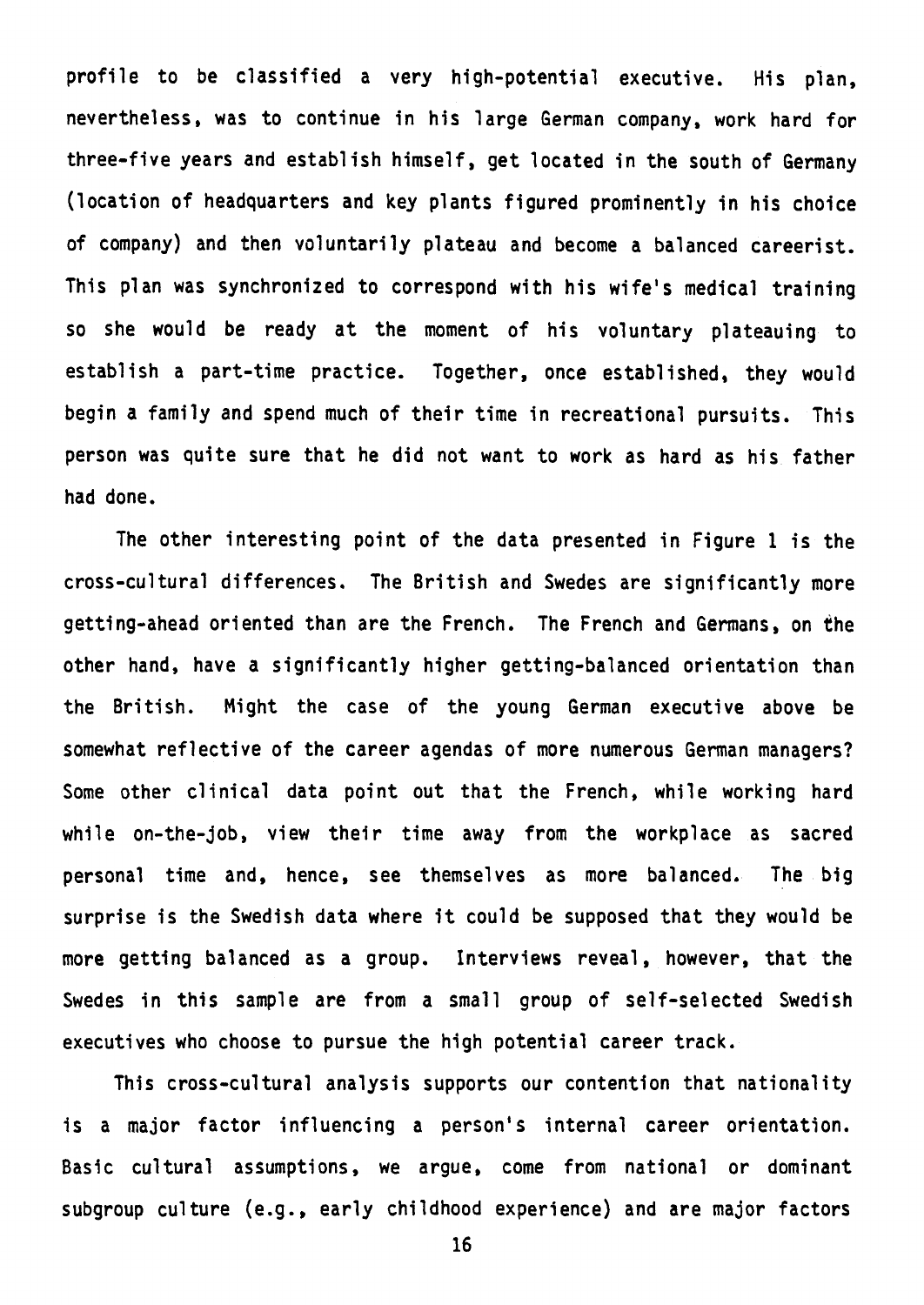**in influencing one's assumptions about life and work. These basic cultural assumptions are at the heart of one's concepts about career success, even though they are later influenced by real-world external career events and by corporate culture at the espoused values and artifact levels.** 

**Moreover, as pointed out above, nationality also influences how people perceive the external career. Thus, we see significant perceptual differences between national groups about what is important for career success within the same company.** 

**Individuels may perceive the outside world (external career) according to their own cultural lenses and internat inclinations. Alternatively individuels may also define their own subjective inclinations according to their assessment of the more objective cultural context. While the interaction between the internat and external careers is likely to work in both directions, the complicating factor is that the total career concept is defined by both the perceptual constructs of reality and by the larger cultural environment.** 

#### **Conclusion and Implications**

**Based on both our research findings and the earlier theoretical discussion, it may be useful to propose a new model of career dynamics. This model serves to link together the careers perspective and the concept of culture. It might help us to understand how major culture variables interact with one another and, as such, may help guide future research in this ares. Figure 2 below illustrates a Cultural Model of Careers.** 

**In this figure, the Schein culture model is drawn as a triangle to indicate that assumptions are at the base of culture and that artifacts, while important, are the more superficiel layer of culture. Values and norms are in between in their importance to cultural depth. The**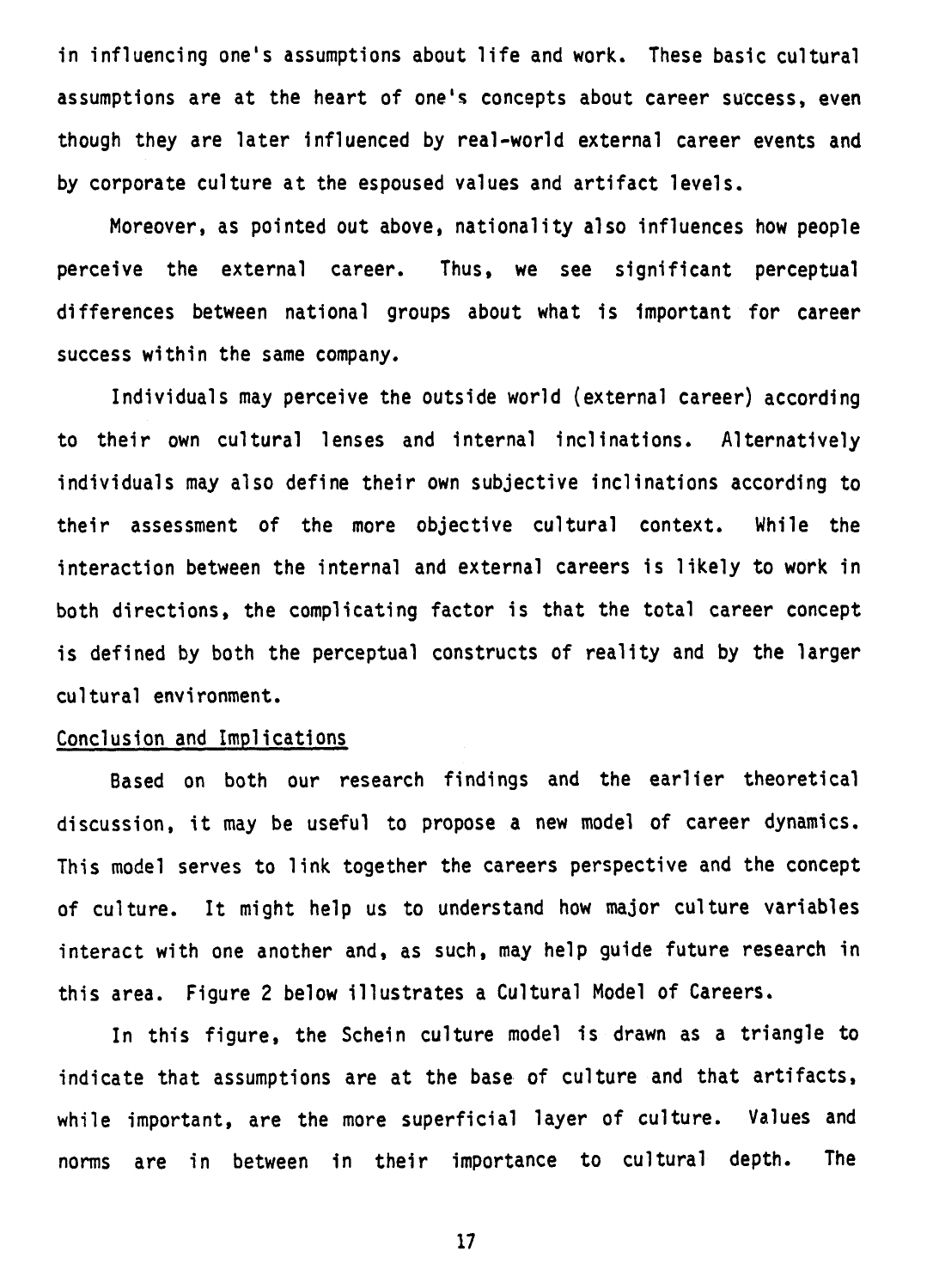**surrounding dynamics are indicated by arrows and boxes, that represent organizational culture, national culture, internai career and external career, and their respective interactions.** 

**According to this model, basic assumptions are mostly rooted in national cultures. Internai career represents a set of such basic assumptions about the world of work. Values, norms and artifacts--while translating basic cultural assumptions--may then emerge as differentiated translations through different organizational histories: organizational cultures develop at this level of the cultural edifice. External career represents such a set of perceived values, norms and artifacts, related to the world of work in organizations.** 

**While the interaction between national cultures, organizational cultures, and career dynamics is obviously more complex than suggested by the arrows of Figure 2, we have attempted to indicate the major interactions suggested by our research findings. Thus the internai career would be directly influenced by the basic assumptions that characterize homogeneous cultural settings such as national cultures. The external career would also be influenced by national culture through the mediating effects of the diverse organizational cultures that have developed over time within the broad cultural milieu. Finally, the external career and the internai career are presented as mutually interacting elements of the total career concept.** 

**Following are some implications of this model and ways in which managers and human resource professionals might make use of it.** 

**Individual careerists might want to better understand how their early childhood experiences in their cultural setting impact their current internai career orientations. It might also be important to consider how**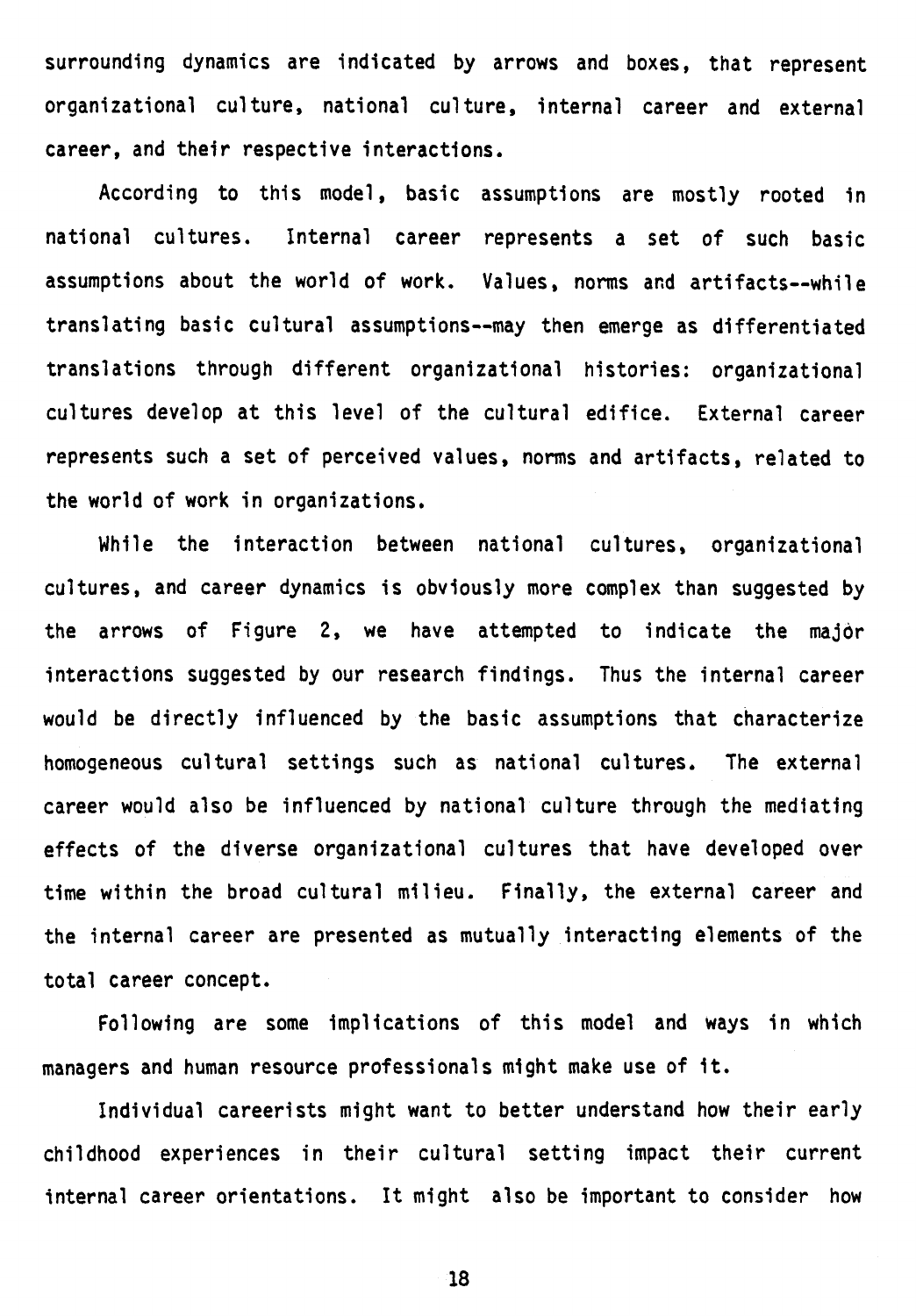

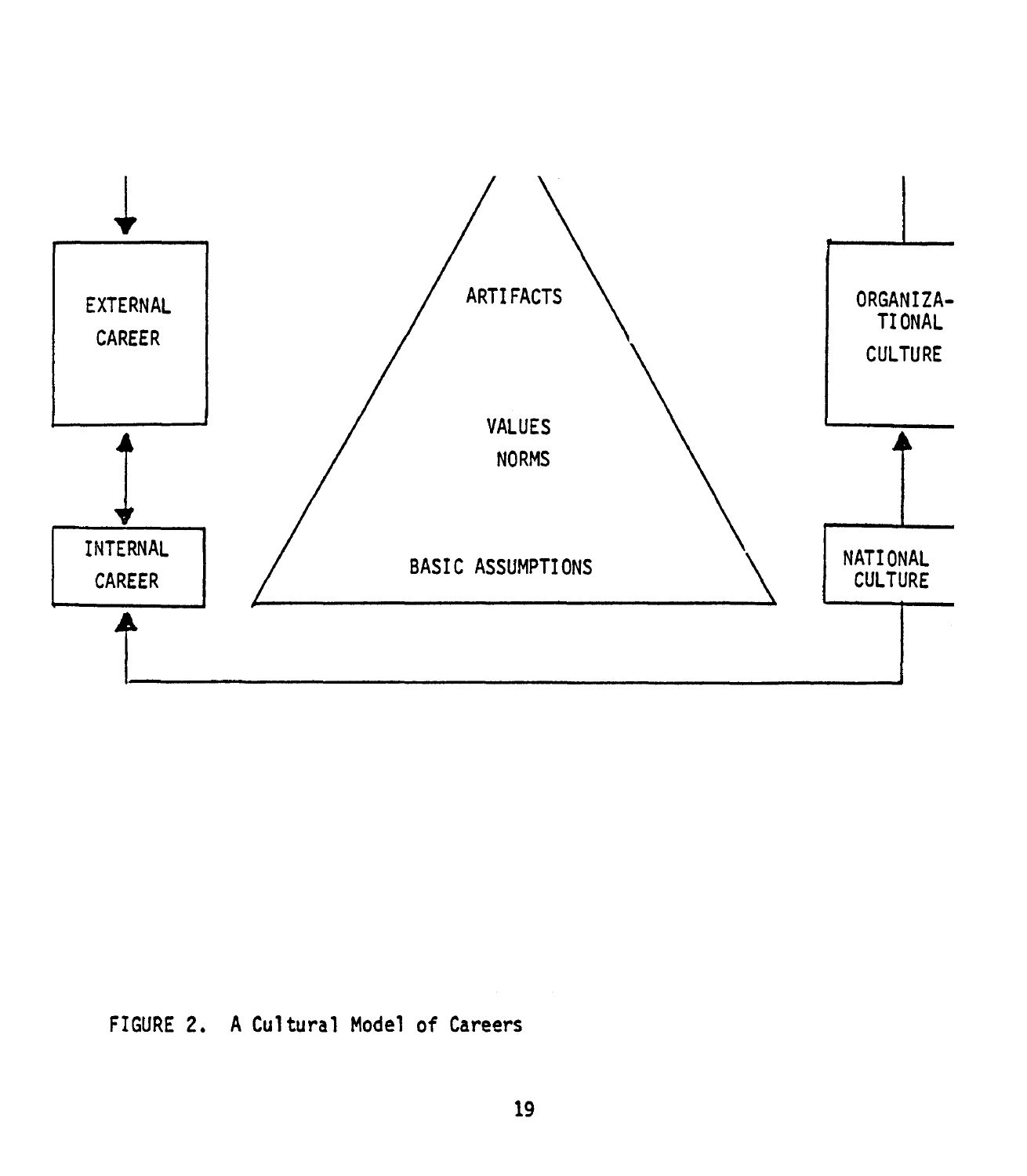**these basic assumptions are interacting with the various values and artifacts of the corporate cultures in which they work or, indeed, how their basic assumptions converge with or diverge from those of the organizations and occupations in which they work. Moreover, given these very basic assumptions, individuals should consider the limits they wish to ascribe to corporate culture and external career realities. For many, some of these interface issues will be frought with internai conflict and**  require some compromise. One of the areas needing future research, as **pointed out by Mihal.et al. (1984) and Taylor and Prejor (1985), is coping with internai v. external career mismatches. Understanding that culture is a key intervening variable in such coping and compromising may be very important.** 

**General managers and human resource specialists may wish to consider two aspects of this approach. First, corporate culture is not only shaped but inherited. While an organization's deep culture may reflect assumptions about clients, leaders, activities, professional groups and even key product lines, it will also be influenced by the deep basic assumptions of employees. As organizational work forces become increasingly multicultural, these basic assumptions may vary at fundamental levels and reflect the larger cultural context (national for instance) from which they originally emerged. This also applies to how employees tend to think about their careers and their basic definitions of career success.** 

**On the other hand, organizations are enormously influential and can shape behavioral norms and actions in significant ways through the artifact and value levels of culture. Thus, as Laurent (1987) has pointed out elsewhere, organizations may change in significant ways and exact enormous integration of employee effort by effectively managing their corporate**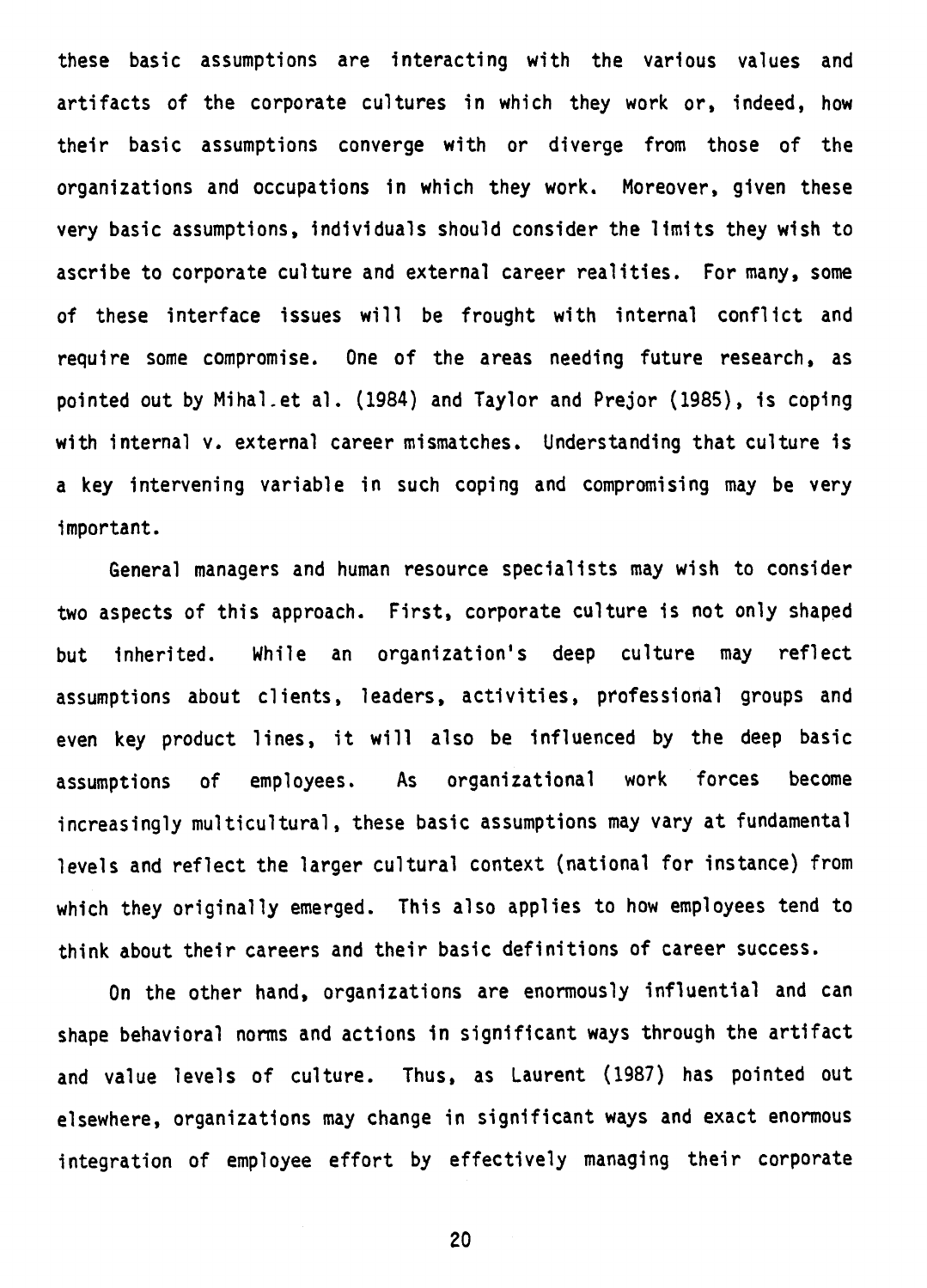**cultures. They may do this in spite of the fact that they do not really change the basic assumptions of individual employees.** 

**Second, the workforce of the future may be more pluralistic and international, one in which basic assumptions and definitions of career success are diverse and can only be influenced to some extent by organizational practices and policies (Derr, 1986). The direction of successful management in the future, therefore, may be through understanding diverse career profiles, which may be deeply imbedded in national culture, and learning to use that diversity to the company's advantage. Management needs to design career development systems which accommodate different types of workers with diverse career success orientations and use their strengths more successfully.** 

**For example, some companies are providing a variety of career-oriented alternatives which might apply to talented but diverse employees. One**  option is widening the definition of a "high-potential" employee to include **not only a general manager but, also, valued technical gurus, internai entrepreneurs, and excellent company loyalists. Another possibility is to provide multiple career ladders and various movement options (e.g., lateral moves) for these various career types according to company needs and what is valued. A third possibility is to provide a career information center**  in which employees of various internal career orientations can uncover **information about those in-company opportunities which best suit them.** 

**The next challenge to policymakers has to do with the many organizations that operate internationally, whether they are called multinational, transnational, or international firms, those organizations that draw their human resources from many different parts of the world. As we have seen above, career concepts--whether the internai or the externat**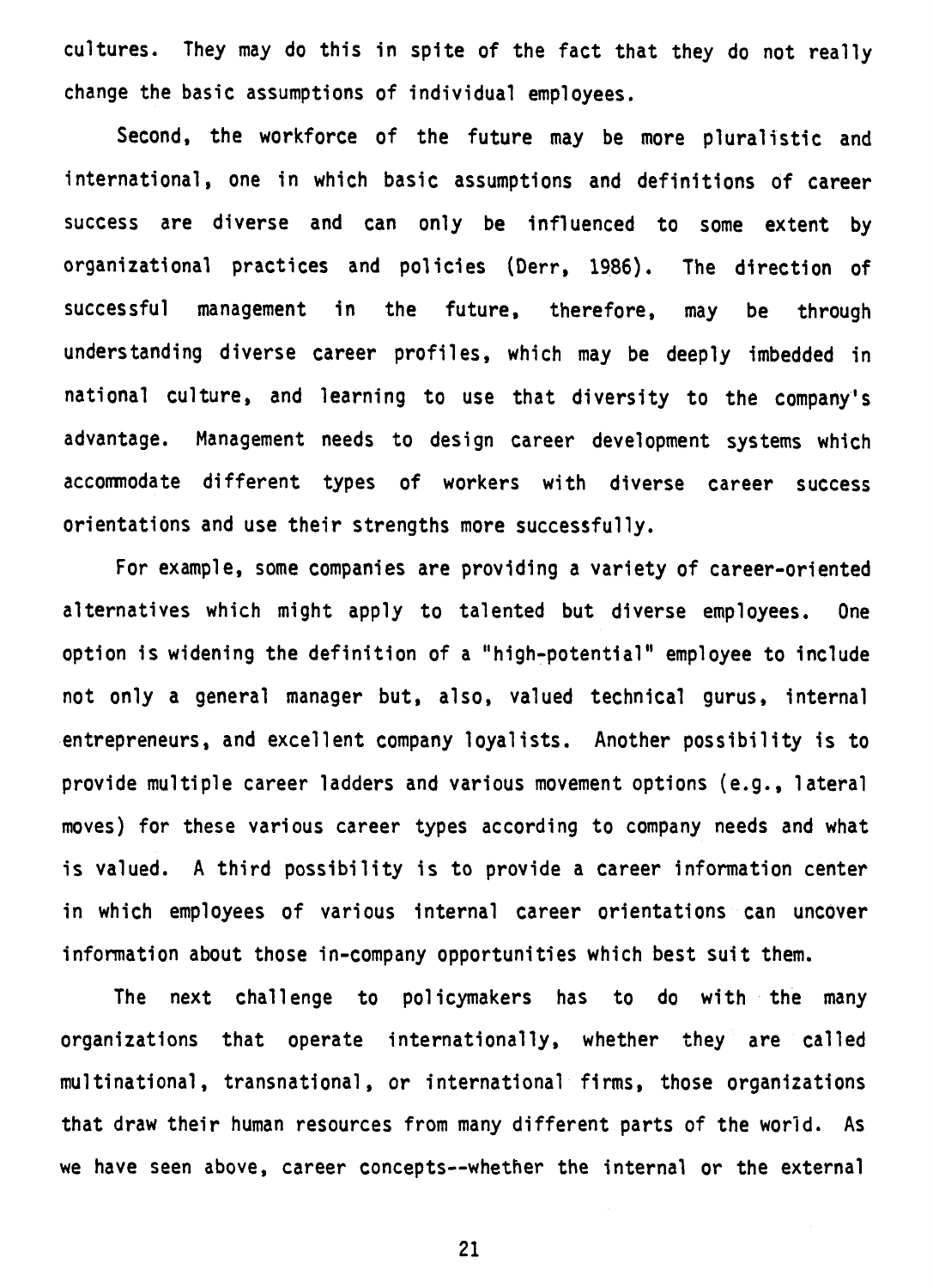**career--vary across national cultures. How can career policies, often designed from and managed by corporate headquarters, avoid the costly traps of ethnocentrism and cultural myopia? If career policies and practices reflect the cultural values of headquarters, how are they going to travel abroad? Are they going to be internationally effective?** 

**In this complex ares of international human resource management, it is probably easier to raise questions than it is to formulate recommendations. However, the integrative concept of culture may help to better frame some of the issues. If we look at career policies and practices as artifacts of both an organization's culture and of its national cultural environment, the need for consistency and the need for flexibility and variety in such policies and practices become more obvious. Forward-looking multinational firms will try to develop a corporate culture that is capable of building upon cultural diversity in career concepts as an asset to their overall human resource policies.** 

**This posture obviously requires moving away from the myth of universality in management models and from the comfortable path of standardized career practices. It implies an ability to recognize, appreciate and use the unique insights, skills and styles of various**  cultures, a willingness to decentralize management prerogatives **internationally and active steps toward the internationalization of key human resources--with no exception for the very top echelons of the firm.** 

**While the challenge for the practice of international career management is tremendous, the challenge for career theory is commensurate. Indeed, most theoretical developments have tended to ignore their cultural**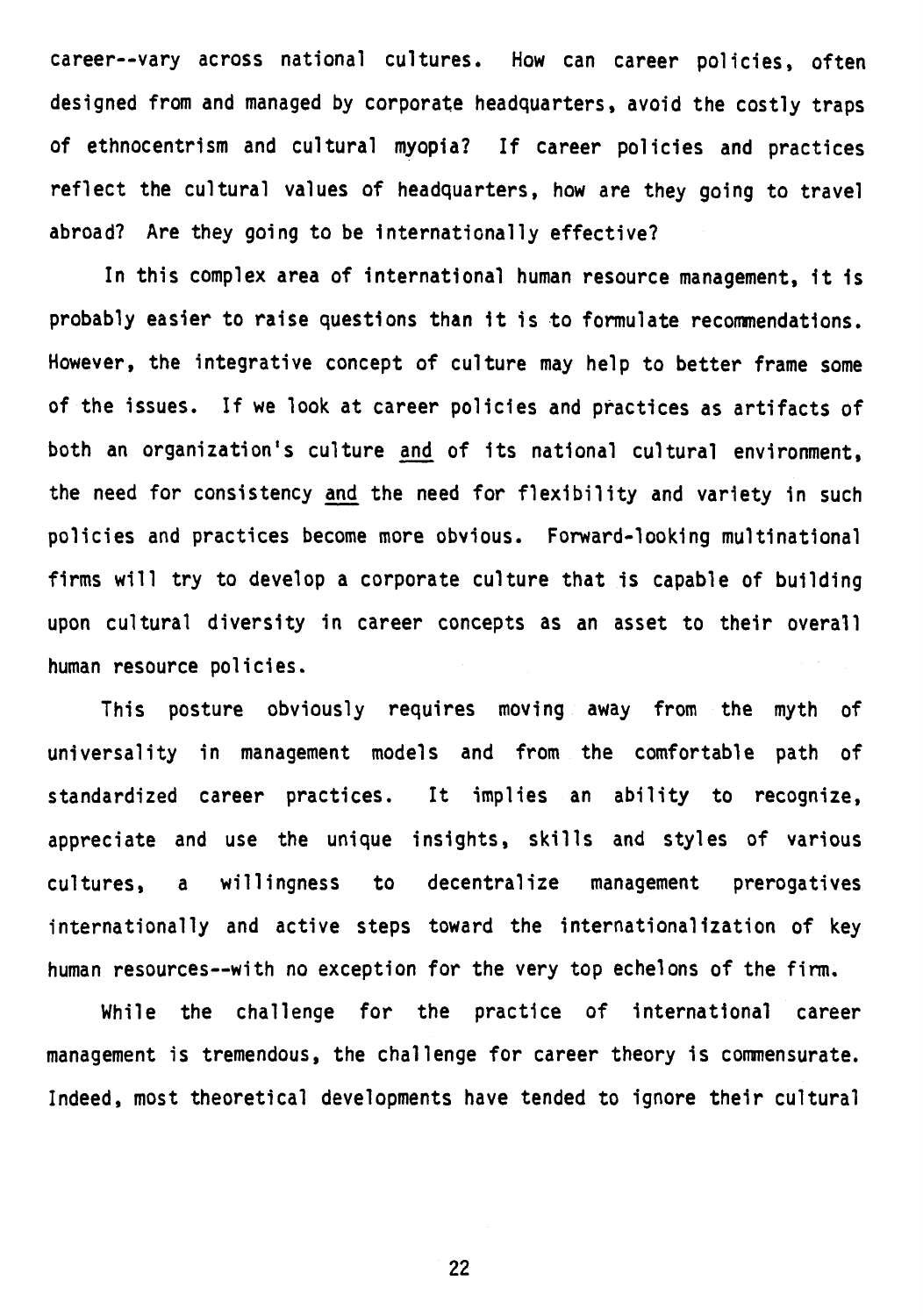**texture and to treat career concepts in isolation from their deep-seated cultural meaning. More comparative work is needed to expand our understanding of career dynamics beyond its cultural boundaries.**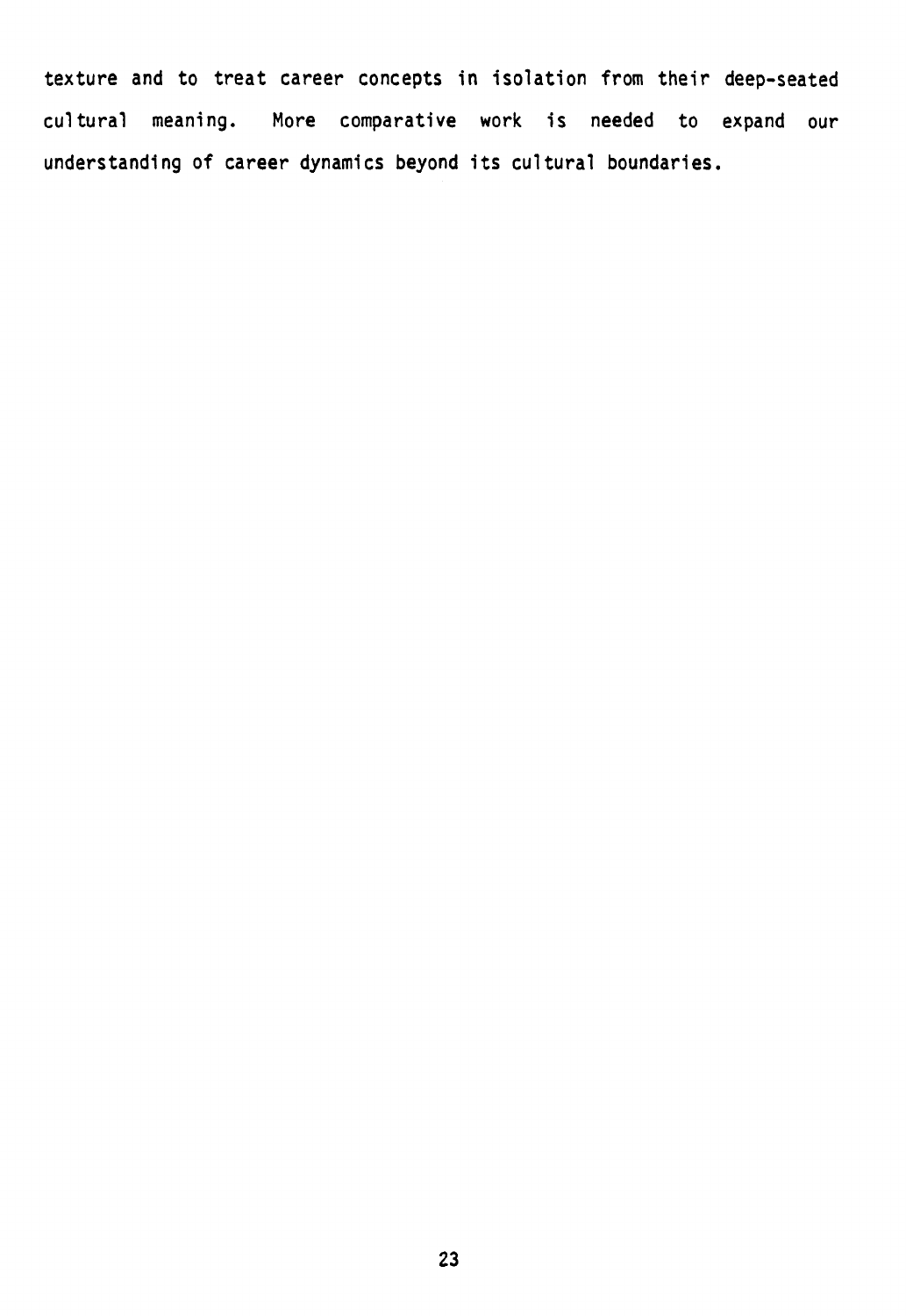#### **References**

- **G.W. Allport, P.E. Vernon and G. Lindzey, Study of Values. Boston: Houghton Mifflin, 1960.**
- **C. Argyris, Reasoning, Learning and Action. San Francisco: Jossey-Bass, 1982.**
- **R. Burke and T. Weir, "Why Good Managers make Lousy Fathers." Canadian Business, November, 1977.**
- **T. E. Deal, and Kennedy, A.A., Corporate Cultures. Reading, Mass.: Addison-Wesley, 1982.**
- **T. J. DeLong, "The Career Orientations of MBA Alumni," in R. Katz, ed., Career Issues In Human Resource Management. Englewood Cliffs, N.J.: Prentice-Hall, 1982, pp. 50-64.**
- **C. B. Derr, Managing The New Careerists. San Francisco: Jossey-Bass, 1986.**
- **C.B. Derr, "Managing High Potentials In Europe: Some Cross-Cultural Findings." European Management Journal, Vol. 5, Spring, 1987.**
- **M. J. Driver, "Career Concepts and Career Management In Organizations," in C. L. Cooper, ed., Behavioral Problems In Organizations. Englewood Cliffs, N.J.: Prentice-Hall, 1979, pp. 79-139.**
- **M. J. Driver, "Career Concepts and Organizational Change," in C. B. Derr, ed., Work, Family and the Career. New York: Praeger, 1980, pp. 34-41.**
- **M. J. Driver, "Carer Concepts: A New Approach To Career Research," in R. Katz, ed., Career Issues In Human Resource Management. Englewood Cliffs, N.J.: Prentice-Hall, 1982, pp. 23-32.**
- **P. J. Frost; L. F. Moore; M. R. Louis; C. C. Lundberg; and J. Martin, Organizational Culture. Beverly Hills, Calif.: Sage Publishers, 1985.**
- **C. Geertz, The Interpretation of Cultures: Selected Essays. New York: Basic Books, 1973.**
- **G. Hofstede, Culture's Consequences. Beverly Hills, Calif.: Sage Publications, 1980.**
- **J. L. Holland, Making Vocational Choices: A Theory of Careers. Englewood Cliffs, N.J.: Prentice-Hall, 1973.**
- **G. Inzerilli and A. Laurent, "Managerial Views of Organization Structure in France and the U.S.A." International Studies of Management and Organization, 1983, XIII (1/2), pp. 97-118.**
- **R. H. Kiimann; M. J. Saxton; R. Serra, and associates (Eds.). Gaining Control of the Corporate Culture. San Francisco: Jossey-Bass, 1985.**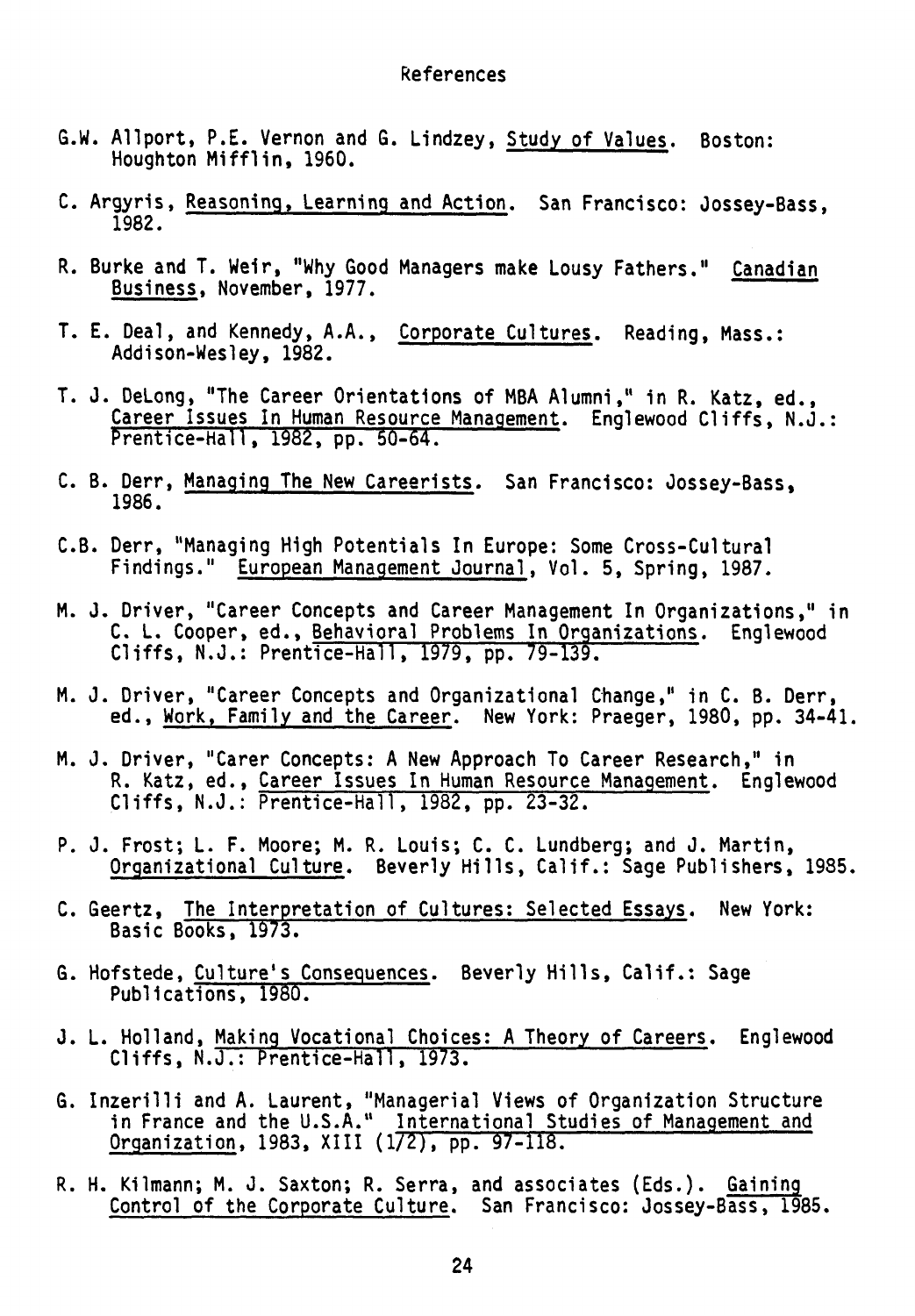- **G. F. Kuder, Activity Interests and Occupational Choice. Chicago: Science Research Association, 1977.**
- **A. Laurent, "Perceived Oeterminants of Career Success: A New Approach to Organizational Analysis," Organizational Development in Europe, Trebesch, K. (ed.). Berne and Stuttgart: Paul Haupt, 1981 a.**
- **A. Laurent, "Matrix Organizations and Latin Cultures: A Note on the Use of Comparative Research Data in Management Education," International Studies of Management and Organization, 1981 b, X (4), pp. 101-114.**
- **A. Laurent, "The Cultural Diversity of Western Conceptions of Management." International Studies of Management and Organization, 1983, XIII (1/2), pp. 75-96.**
- **A. Laurent, "The Cross-Cultural Puzzle of International Human Resource Management." Human Resource Management, 1986, XXV (1), pp. 91-102.**
- **A. Laurent, "A Cultural View of Organizational Change." INSEAD Working Paper, 1987.**
- **W. G. Ouchi, Theory Z. Reading, Mass.: Addison-Wesley, 1981.**
- **R. T. Pascale and A. G. Athos, The Art of Japanese Management. New York: Simon & Schuster, 1981.**
- **T. J. Peters and R. H. Waterman, Jr., In Search of Excellence. New York: Harper and Row, 1982.**
- **J. R. Renshaw, "He Can't Even Manage His Own Family." The Wharton Magazine, Winter, 1977, pp. 42-47.**
- **A. Roe, The Psychology of Occupations. New York: Wiley, 1956.**
- **V. Sathe, Managerial Action and Corporate Culture. Homewood, Ill.: Irwin, 1985.**
- **E. H. Schein, "How Career Anchors Hold Executives to Career Paths," Personnel, Vol. 52, No. 3, 1975, pp. 11-24.**
- **E. H. Schein and J. Van Maanen, "Career Development," in J.R. Hackman and**  J.L. Suttle (Eds.), Improving Life At Work (Santa Monica: Goodyear **Publishers, 1977), pp.**
- **E. H. Schein, Career Dynamics. Reading, Massachusetts: Addison-Wesley, 1978.**
- **E. H. Schein, "Individuals and Careers," Technical Report 19, Office of Naval Research, 1982.**
- **E. H. Schein, "Coming To A New Awareness of Organizational Culture." Sloan Management Review, 1984, 25, pp. 3-16.**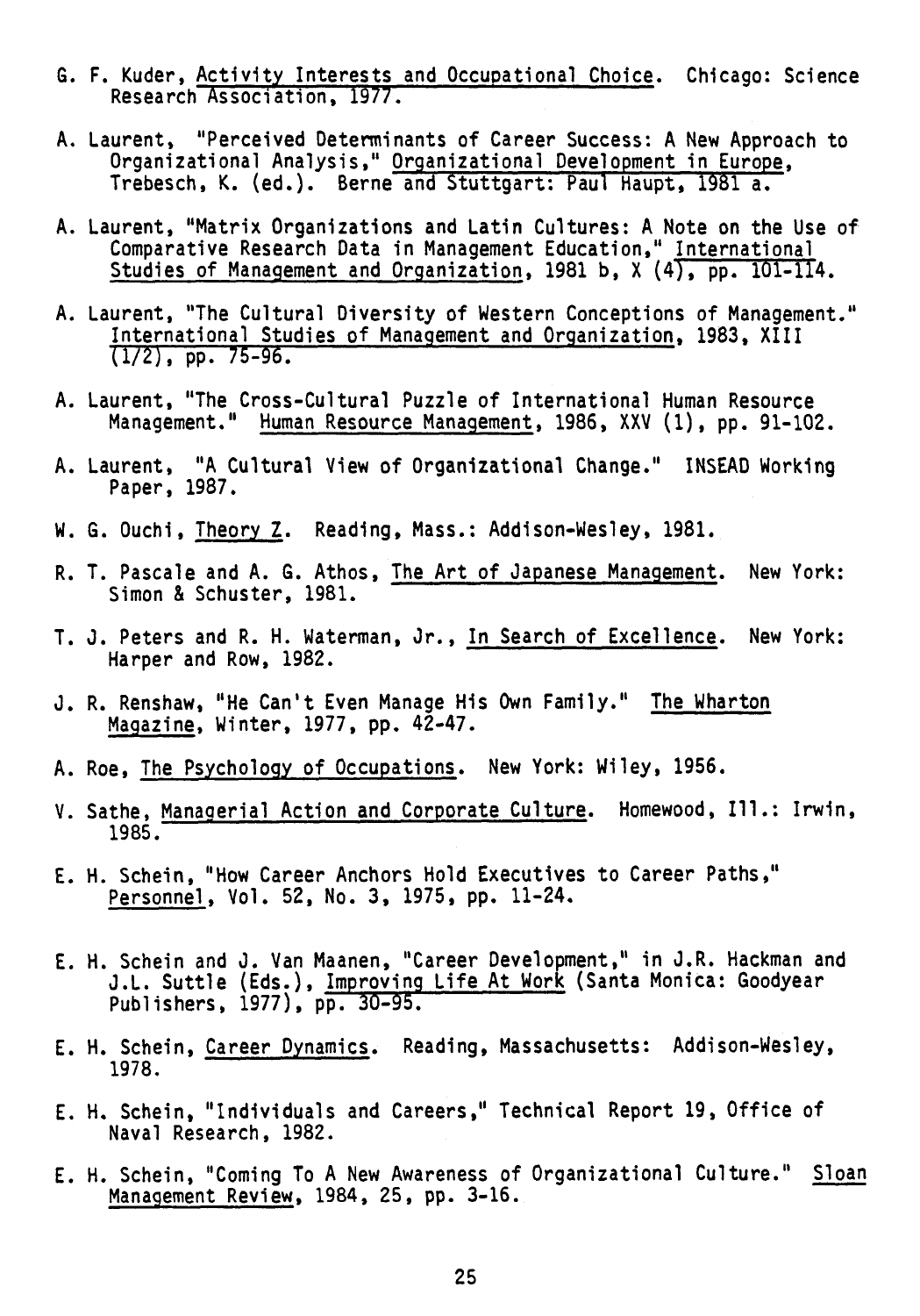- **E. H. Schein, Organizational Culture and Leadership. San Francisco: Jossey-Bass, 1985.**
- **D. E. Super, "A Theory of Vocational Development." American Psychologist, Vol. 8, 1953, pp. 185-190.**
- **N. B. Taylor and R. G. L. Prejor, "Explaining the Process of Compromise In Career Decision Making." Journal of Vocational Behavior, Vol. 27, 1985, pp. 171-190.**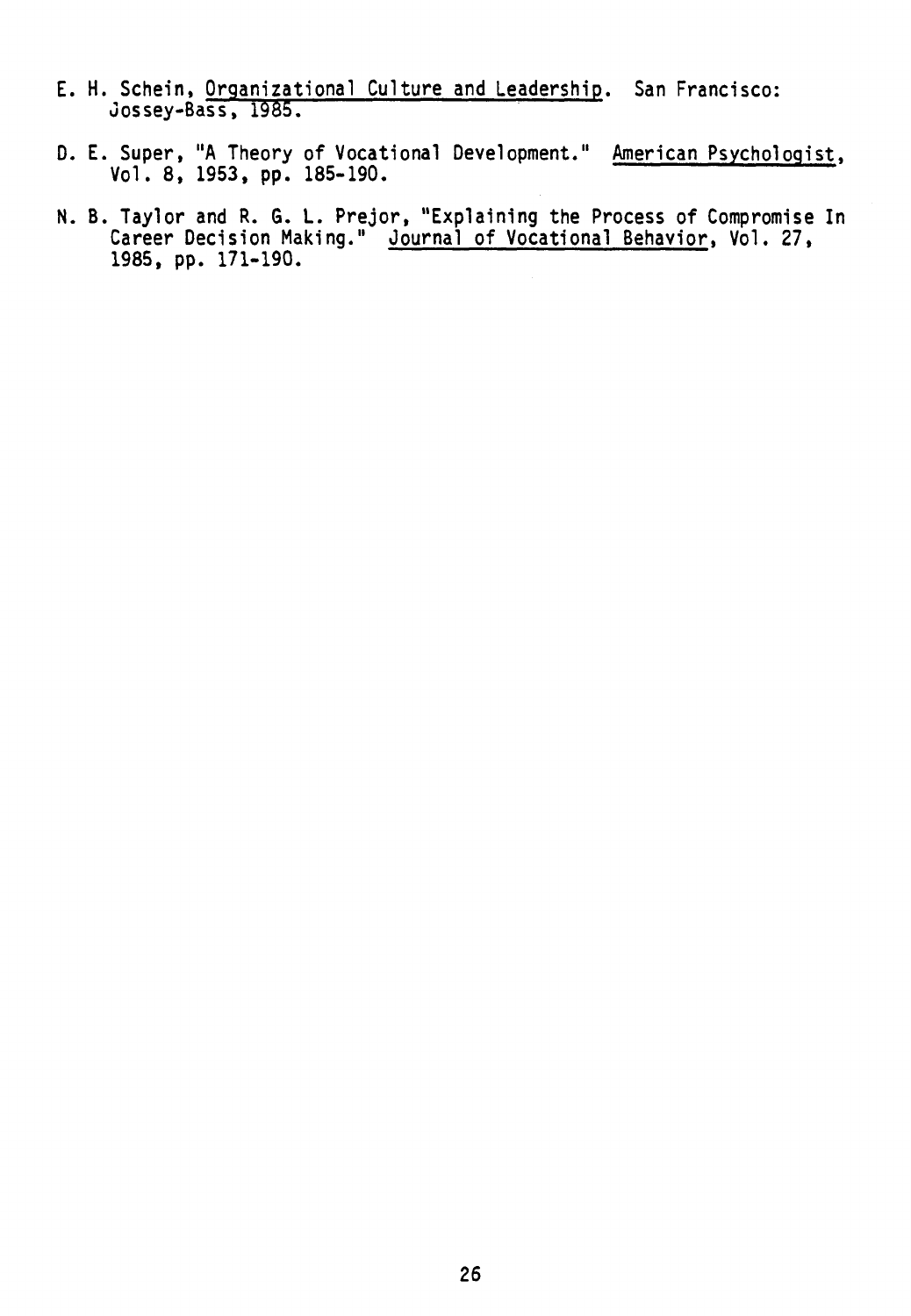| <b>INSEAD VORKING PAPERS SERIES</b> |                                                                                   |                                                                                                                                                      |  |  |
|-------------------------------------|-----------------------------------------------------------------------------------|------------------------------------------------------------------------------------------------------------------------------------------------------|--|--|
| 1985                                |                                                                                   |                                                                                                                                                      |  |  |
| 85/01                               | Jean DERMINE                                                                      | "The measurement of interest rate risk by<br>financial intermediaries", December 1983,<br>Revised December 1984.                                     |  |  |
| 85/02                               | Philippe A. NAERT<br>and Els GIJSBRECHTS                                          | "Diffusion model for new product introduction<br>in existing markets".                                                                               |  |  |
| 85/03                               | Philippe A. NAERT<br>and Els GIJSBRECHTS                                          | "Towards a decision support system for<br>hierarchically allocating marketing resources<br>across and within product groups".                        |  |  |
| 85/04                               | Philippe A. NAERT<br>and Marcel VEVERBERGH                                        | "Market share specification, estimation and<br>validation: towards reconciling seemingly<br>divergent views".                                        |  |  |
| 85/05                               | Ahmet AYKAC,<br>Marcel CORSTJENS,<br>David GAUTSCHI<br>and Ira HOROWITZ           | "Estimation uncertainty and optimal<br>advertising decisions",<br>Second draft, April 1985.                                                          |  |  |
| 85/06                               | Kasra FERDOWS                                                                     | "The shifting paradigms of manufacturing:<br>inventory, quality and now versatility", March<br>1985.                                                 |  |  |
| 85/07                               | Kasra FERDOVS,<br>Jeffrey G. MILLER,<br>Jinchiro NAKANE and<br>Thomas E.VOLLMANN. | "Evolving manufacturing strategies in Europe,<br>Japan and North-America"                                                                            |  |  |
| 85/08                               | Spyros MAKRIDAKIS<br>and Robert CARBONE                                           | "Forecasting when pattern changes occur<br>beyond the historical data", April 1985.                                                                  |  |  |
| 85/09                               | Spyros MAKRIDAKIS<br>and Robert CARBONE                                           | "Sampling distribution of post-sample<br>forecasting errors", February 1985.                                                                         |  |  |
| 85/10                               | Jean DERMINE                                                                      | "Portfolio optimization by financial<br>intermediaries in an asset pricing model".                                                                   |  |  |
| 85/11                               | Antonio M. BORGES and<br>Alfredo M. PEREIRA                                       | "Energy demand in Portuguese manufacturing: a<br>tvo-stage model".                                                                                   |  |  |
| 85/12                               | Arnoud DE MEYER                                                                   | "Defining a manufacturing strategy - a survey<br>of European manufacturers".                                                                         |  |  |
| 85/13                               | Arnoud DE MEYER                                                                   | "Large European manufacturers and the<br>management of $R$ & $D^*$ .                                                                                 |  |  |
| 85/14                               | Ahmet AYKAC,<br>Marcel CORSTJENS.<br>David GAUTSCHI and<br>Douglas L. MacLACHLAN  | "The advertising-sales relationship in the<br><b>U.S. cigarette industry: a comparison of</b><br>correlational and causality testing<br>approaches". |  |  |
| 85/15                               | Arnoud DE MEYER and<br>Roland VAN DIERDONCK                                       | "Organizing a technology jump or overcoming<br>the technological burdle".                                                                            |  |  |
| 85/16                               | Hervig M. LANGOHR and                                                             | "Commercial bank refinancing and economic                                                                                                            |  |  |

**stability: an analysis of European featUres\*.** 

**Antony M. SANTOMERO** 

| 85/17 | Manfred F.R. KETS DE<br>VRIES and Danny MILLER                 | "Personality, culture and organization".                                                                                                                                                                          |
|-------|----------------------------------------------------------------|-------------------------------------------------------------------------------------------------------------------------------------------------------------------------------------------------------------------|
| 85/18 | Manfred F.R. KETS<br>DE VRIES                                  | "The darker side of entrepreneurship".                                                                                                                                                                            |
| 85/19 | Manfred F.R. KETS DE<br>VRIES and Dany MILLER                  | "Narcissism and leadership: an object<br>relations perspective".                                                                                                                                                  |
| 85/20 | Manfred F.R. KETS DE<br>VRIES and Dany MILLER                  | "Interpreting organizational texts".                                                                                                                                                                              |
| 85/21 | Hervig M. LANGOHR<br>and Claude J. VIALLET                     | "Nationalization, compensation and vealth<br>transfers: France 1981-1982" 1, Final version<br><b>July 1985.</b>                                                                                                   |
| 85/22 | Hervig M. LANGOHR and<br>8. Espen ECKBO                        | "Takeover premiums, disclosure regulations,<br>and the market for corporate control. A<br>comparative analysis of public tender offers,<br>controlling-block trades and minority buyout in<br>France", July 1985. |
| 85/23 | Manfred F.R. KETS DE<br>VRIES and Dany MILLER                  | "Barriers to adaptation: personal, cultural<br>and organizational perspectives".                                                                                                                                  |
| 85/24 | Spyros MAKRIDAKIS                                              | "The art and science of forecasting: an<br>assessment and future directions".                                                                                                                                     |
| 85/25 | Gabriel HAWAWINI                                               | "Financial innovation and recent developments<br>in the French capital markets", October 1985.                                                                                                                    |
| 85/26 | Karel O. COOL and<br>Dan E. SCHENDEL                           | "Patterns of competition, strategic group<br>formation and the performance case of the US<br>pharmaceutical industry, 1963-1982",<br>October 1985.                                                                |
| 85/27 | Arnoud DE MEYER                                                | "European manufacturing: a comparative study<br>$(1985)^*$ .                                                                                                                                                      |
| 1986  |                                                                |                                                                                                                                                                                                                   |
| 86/01 | <b>Arnoud DE MEYER</b>                                         | "The R & D/Production interface".                                                                                                                                                                                 |
| 86/02 | Philippe A. NAERT<br>Marcel VEVERBERGH<br>and Guido VERSWIJVEL | "Subjective estimation in integrating.<br>communication budget and allocation<br>decisions: a case study", January 1986.                                                                                          |
| 86/03 | Michael BRIMM                                                  | "Sponsorship and the diffusion of<br>organizational innovation: a preliminary view".                                                                                                                              |
| 86/04 | Spyros MAKRIDAKIS<br>and Michèle HIBON                         | "Confidence intervals: an empirical --<br>investigation for the series in the M-<br>Competition".                                                                                                                 |
| 86/05 | Charles A. WYPLOSZ                                             | "A note on the reduction of the workweek",<br><b>July 1985.</b>                                                                                                                                                   |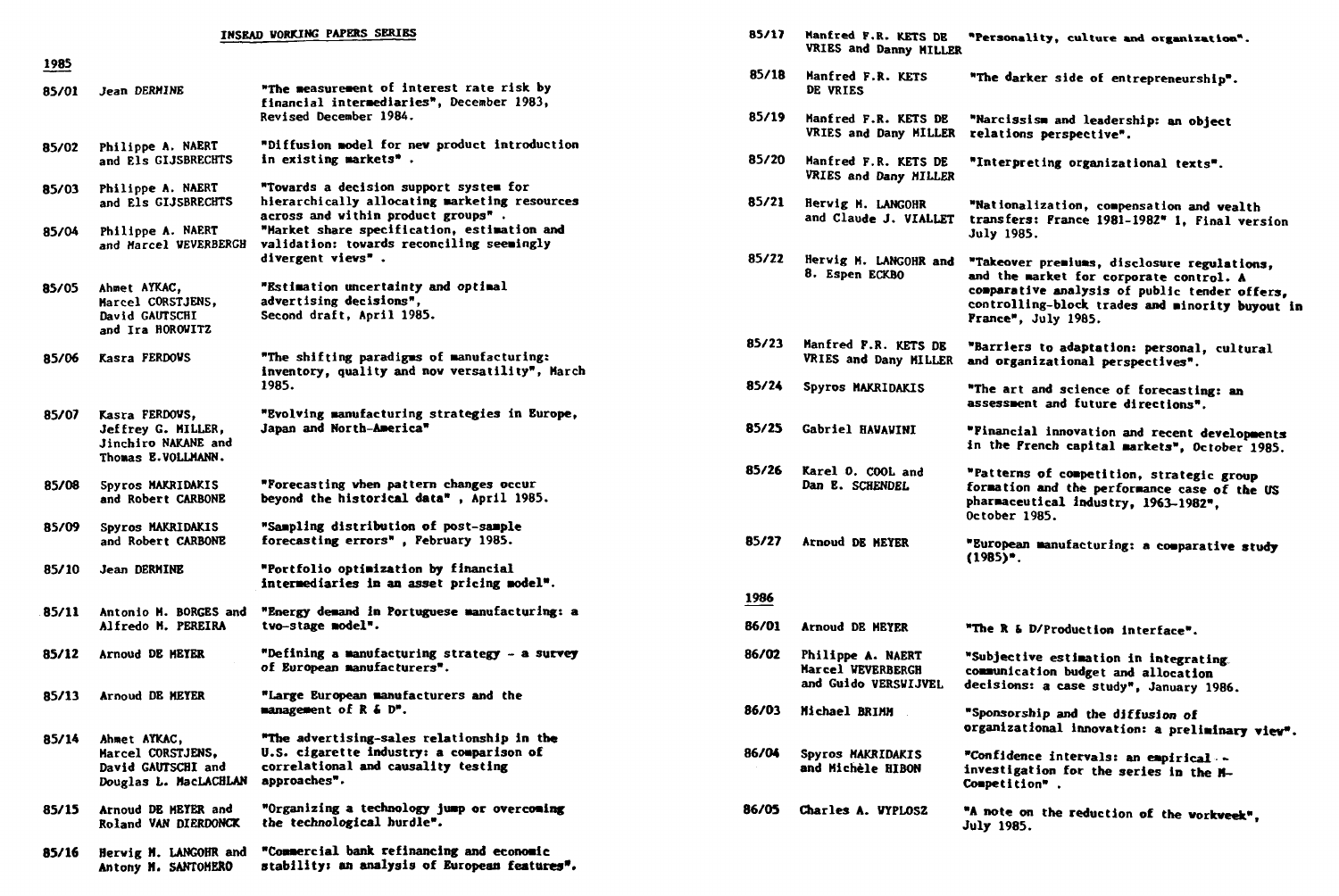| 86/06 | Francesco GIAVAZZI,<br>Jeff R. SHEEN and<br>Charles A. WYPLOSZ | "The real exchange rate and the fiscal<br>aspects of a natural resource discovery",<br>Revised version: February 1986.                                            | 80/ZZ | ALDETT CORNAI,<br>Gabriel A. HAWAWINI<br>and Pierre A. MICHEL                   | "Seasonality in the fisk-ret<br>some international evidence"                                                   |
|-------|----------------------------------------------------------------|-------------------------------------------------------------------------------------------------------------------------------------------------------------------|-------|---------------------------------------------------------------------------------|----------------------------------------------------------------------------------------------------------------|
| 86/07 | Douglas L. MacLACHLAN<br>and Spyros MAKRIDAKIS                 | "Judgmental biases in sales forecasting",<br>February 1986.                                                                                                       | 86/23 | Arnoud DE MEYER                                                                 | "An exploratory study on the<br>information systems in manuf<br><b>July 1986.</b>                              |
| 86/08 | José de la TORRE and<br>David H. NECKAR                        | "Forecasting political risks for<br>international operations", Second Draft:<br>March 3, 1986.                                                                    | 86/24 | David GAUTSCHI<br>and Vithala R. RAO                                            | "A methodology for specifica<br>aggregation in product conce<br><b>July 1986.</b>                              |
| 86/09 |                                                                | Philippe C. HASPESLAGH "Conceptualizing the strategic process in<br>diversified firms: the role and nature of the<br>corporate influence process", February 1986. | 86/25 | H. Peter GRAY<br>and Ingo WALTER                                                | "Protection", August 1986.                                                                                     |
| 86/10 | R. MOENART,<br>Arnoud DE MEYER,                                | "Analysing the issues concerning<br>technological de-maturity".                                                                                                   | 86/26 | Barry EICHENGREEN<br>and Charles WYPLOSZ                                        | "The economic consequences o<br>Poincare", September 1986.                                                     |
|       | J. BARBE and<br>D. DESCHOOLMEESTER.                            |                                                                                                                                                                   | 86/27 | Karel COOL<br>and Ingemar DIERICKX                                              | "Negative risk-return relati<br>business strategy: paradox o<br>October 1986.                                  |
| 86/11 | Philippe A. NAERT<br>and Alain BULTEZ                          | "From "Lydiametry" to "Pinkhamization":<br>misspecifying advertising dynamics rarely<br>affects profitability".                                                   | 86/28 | Manfred KETS DE<br>VRIES and Danny MILLER                                       | "Interpreting organizational                                                                                   |
| 86/12 | Roger BETANCOURT<br>and David GAUTSCHI                         | "The economics of retail firms", Revised<br>April 1986.                                                                                                           | 86/29 | Manfred KETS DE VRIES                                                           | "Why follow the leader?".                                                                                      |
| 86/13 | S.P. ANDERSON<br>and Damien J. NEVEN                           | "Spatial competition à la Cournot".                                                                                                                               | 86/30 | Manfred KETS DE VRIES                                                           | "The succession game: the re                                                                                   |
| 86/14 | Charles VALDMAN                                                | "Comparaison internationale des marges brutes                                                                                                                     | 86/31 | Arnoud DE MEYER                                                                 | "Flexibility: the next compe<br>October 1986.                                                                  |
| 86/15 | Mihkel TOMBAK and<br>Arnoud DE MEYER                           | du commerce", June 1985.<br>"How the managerial attitudes of firms with<br>PMS differ from other manufacturing firms:<br>survey results", June 1986.              | 86/31 | Arnoud DE MEYER,<br>Jinichiro NAKANE,<br>Jeffrey G. MILLER<br>and Kasra FERDOWS | "Plexibility: the next compe<br>Revised Version: March 1987                                                    |
| 86/16 | <b>B.</b> Espen ECKBO and<br>Hervig M. LANGOHR                 | "Les primes des offres publiques, la note<br>d'information et le marché des transferts de                                                                         | 86/32 | Karel COOL<br>and Dan SCHENDEL                                                  | <b>Performance differences amon</b><br>members", October 1986.                                                 |
| 86/17 | David B. JEMISON                                               | contrôle des sociétés".<br>"Strategic capability transfer in acquisition<br>integration", May 1986.                                                               | 86/33 | <b>Ernst BALTENSPERGER</b><br>and Jean DERMINE                                  | "The role of public policy i<br>financial stability: a cross<br>comparative perspective", Au<br>November 1986. |
| 86/18 | <b>James TEBOUL</b><br>and V. MALLERET                         | "Towards an operational definition of<br>services", 1986.                                                                                                         | 86/34 | Philippe HASPESLAGH<br>and David JEMISON                                        | "Acquisitions: myths and rea<br><b>July 1986.</b>                                                              |
| 86/19 | Rob R. VEITZ                                                   | "Nostradamus: a knowledge-based forecasting<br>advisor".                                                                                                          | 86/35 | <b>Jean DERMINE</b>                                                             | "Measuring the market value<br>primer", November 1986.                                                         |
| 86/20 | Albert CORHAY.<br>Gabriel HAWAWINI<br>and Pierre A. MICHEL     | The pricing of equity on the London stock<br>exchange: seasonality and size premium",<br>June 1986.                                                               | 86/36 | Albert CORHAY and<br>Gabriel HAWAWINI                                           | "Seasonality in the risk-ret<br>some international evidence"                                                   |
| 86/21 | Albert CORHAY,<br>Gabriel A. HAWAWINI                          | "Risk-premia seasonality in U.S. and European<br>equity markets", February 1986.                                                                                  | 86/37 | David GAUTSCHI and<br>Roger BETANCOURT                                          | "The evolution of retailing:<br>economic interpretation".                                                      |
|       | and Pierre A. MICHEL                                           |                                                                                                                                                                   | 86/38 | <b>Gabriel HAWAVINI</b>                                                         | "Financial innovation and re                                                                                   |

| "The real exchange rate and the fiscal<br>aspects of a natural resource discovery",<br><b>Revised version: February 1986.</b>                        | 86/22 | Albert CORHAY,<br>Gabriel A. HAWAWINI<br>and Pierre A. MICHEL                          | "Seasonality in the risk-return relationships<br>some international evidence", July 1986.                                                           |
|------------------------------------------------------------------------------------------------------------------------------------------------------|-------|----------------------------------------------------------------------------------------|-----------------------------------------------------------------------------------------------------------------------------------------------------|
| "Judgmental biases in sales forecasting",<br>February 1986.                                                                                          | 86/23 | Arnoud DE HEYER                                                                        | "An exploratory study on the integration of<br>information systems in manufacturing",<br><b>July 1986.</b>                                          |
| "Forecasting political risks for<br>international operations", Second Draft:<br><b>March 3, 1986.</b>                                                | 86/24 | David GAUTSCHI<br>and Vithala R. RAO                                                   | "A methodology for specification and<br>aggregation in product concept testing",<br><b>July 1986.</b>                                               |
| "Conceptualizing the strategic process in<br>diversified firms: the role and nature of the<br>corporate influence process", February 1986.           | 86/25 | H. Peter GRAY<br>and Ingo WALTER                                                       | "Protection", August 1986.                                                                                                                          |
| "Analysing the issues concerning<br>technological de-maturity".                                                                                      | 86/26 | Barry EICHENGREEN<br>and Charles WYPLOSZ                                               | "The economic consequences of the Franc<br>Poincare", September 1986.                                                                               |
| "From "Lydiametry" to "Pinkhamization":                                                                                                              | 86/27 | Karel COOL<br>and Ingemar DIERICKX                                                     | "Negative risk-return relationships in<br>business strategy: paradox or truism?",<br>October 1986.                                                  |
| misspecifying advertising dynamics rarely<br>affects profitability".                                                                                 | 86/28 | Manfred KETS DE<br>VRIES and Danny MILLER                                              | "Interpreting organizational texts.                                                                                                                 |
| "The economics of retail firms", Revised<br>April 1986.                                                                                              | 86/29 | Manfred KETS DE VRIES                                                                  | "Why follow the leader?".                                                                                                                           |
| "Spatial competition à la Cournot".                                                                                                                  | 86/30 | Manfred KETS DE VRIES                                                                  | "The succession game: the real story.                                                                                                               |
| "Comparaison internationale des marges brutes                                                                                                        | 86/31 | Arnoud DE MEYER                                                                        | "Plexibility: the next competitive battle".<br>October 1986.                                                                                        |
| du commerce", June 1985.<br>"How the managerial attitudes of firms with<br>PMS differ from other manufacturing firms:<br>survey results", June 1986. | 86/31 | Arnoud DE MEYER,<br><b>Jinichiro NAKANE,</b><br>Jeffrey G. MILLER<br>and Kasra FERDOWS | "Plexibility: the next competitive battle".<br>Revised Version: March 1987                                                                          |
| "Les primes des offres publiques, la note<br>d'information et le marché des transferts de                                                            | 86/32 | Karel COOL<br>and Dan SCHENDEL                                                         | Performance differences among strategic group<br>members", October 1986.                                                                            |
| contrôle des sociétés".<br>"Strategic capability transfer in acquisition<br>integration", May 1986.                                                  | 86/33 | <b>Ernst BALTENSPERGER</b><br>and Jean DERMINE                                         | "The role of public policy in insuring<br>financial stability: a cross-country.<br>comparative perspective", August 1986, Revised<br>November 1986. |
| "Tovards an operational definition of<br>services", 1986.                                                                                            | 86/34 | Philippe HASPESLAGH<br>and David JEMISON                                               | "Acquisitions: myths and reality",<br><b>July 1986.</b>                                                                                             |
| "Nostradamus: a knowledge-based forecasting<br>advisor".                                                                                             | 86/35 | Jean DERMINE                                                                           | "Measuring the market value of a bank, a<br>primer", November 1986.                                                                                 |
| "The pricing of equity on the London stock<br>exchange: seasonality and size premium",<br>June 1986.                                                 | 86/36 | Albert CORHAY and<br><b>Gabriel HAVAVINI</b>                                           | "Seasonality in the risk-return relationship:<br>some international evidence", July 1986.                                                           |
| "Risk-premia seasonality in U.S. and European<br>equity markets", February 1986.                                                                     | 86/37 | David GAUTSCHI and<br>Roger BETANCOURT                                                 | "The evolution of retailing: a suggested<br>economic interpretation".                                                                               |
|                                                                                                                                                      | 86/38 | <b>Gabriel HAWAVINI</b>                                                                | "Financial innovation and recent developments<br>in the French capital markets", Updated:<br>September 1986.                                        |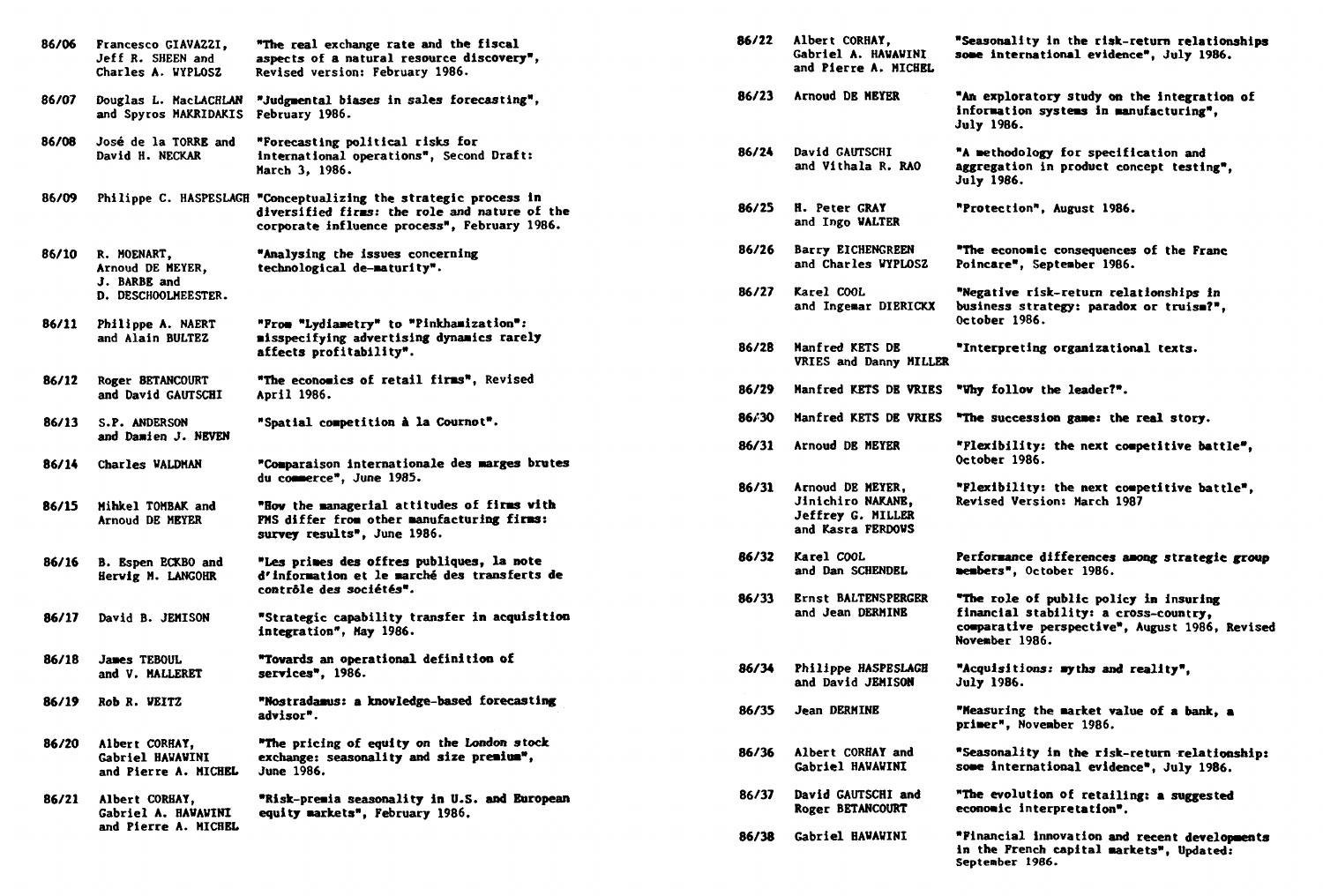| 86/39 | Gabriel HAVAVINI<br>Pierre MICHEL<br>and Albert CORHAY      | "The pricing of common stocks on the Brussels<br>stock exchange: a re-examination of the<br>evidence", November 1986. | 87/13 | Sumantra GROSHAL<br>and Nitin NORRIA          |
|-------|-------------------------------------------------------------|-----------------------------------------------------------------------------------------------------------------------|-------|-----------------------------------------------|
| 86/40 | Charles WYPLOSZ                                             | "Capital flows liberalization and the EMS, a                                                                          | 87/14 | Landis GABEL                                  |
|       |                                                             | French perspective", December 1986.                                                                                   | 87/15 | Spyros MAKRIDAKIS                             |
| 86/41 | Kasra FERDOVS<br>and Vickham SKINNER                        | "Manufacturing in a new perspective",<br><b>July 1986.</b>                                                            |       |                                               |
| 86/42 | Kasra FERDOWS<br>and Per LINDBERG                           | "FMS as indicator of manufacturing strategy",<br>December 1986.                                                       | 87/16 | Susan SCHNEIDER<br>and Roger DUNBAR           |
| 86/43 | Damien NEVEN                                                | "On the existence of equilibrium in hotelling's<br>model", November 1986.                                             | 87/17 | André LAURENT and<br><b>Fernando BARTOLON</b> |
| 86/44 | Ingemar DIERICKX<br>Carmen MATUTES<br>and Damien NEVEN      | "Value added tax and competition",<br>December 1986.                                                                  | 87/18 | Reinhard ANGELMAR<br>Christoph LIEBSCH        |
| 1987  |                                                             |                                                                                                                       | 87/19 | David BEGG and<br><b>Charles WYPLOSZ</b>      |
| 87/01 | Manfred KETS DE VRIES                                       | "Prisoners of leadership".                                                                                            | 87/20 | Spyros MAKRIDAKIS                             |
| 87/02 | Claude VIALLET                                              | "An empirical investigation of international<br>asset pricing", November 1986.                                        | 87/21 | Susan SCHNEIDER                               |
| 87/03 | David GAUTSCHI<br>and Vithala RAO                           | "A methodology for specification and<br>aggregation in product concept testing",<br>Revised Version: January 1987.    | 87/22 | <b>Susan SCHNEIDER</b>                        |
| 87/04 | Sumantra GHOSRAL and<br>Christopher BARTLETT                | "Organizing for innovations: case of the<br>multinational corporation", February 1987.                                | 87/23 | Roger BETANCOURT<br>David GAUTSCHI            |
| B7/05 | Arnoud DE MEYER<br>and Kasra FERDOVS                        | "Managerial focal points in manufacturing<br>strategy", February 19B7.                                                |       |                                               |
| 87/06 | Arun K. JAIN,<br>Christian PINSON and<br>Naresh K. MALHOTRA | "Customer loyalty as a construct in the<br>marketing of banking services", July 1986.                                 |       |                                               |
| 87/07 | Rolf BANZ and<br>Gabriel HAVAVINI                           | "Equity pricing and stock market anomalies",<br>February 1987.                                                        |       |                                               |
| 87/08 | Manfred KETS DE VRIES                                       | "Leaders who can't manage", February 1987.                                                                            |       |                                               |
| 87/09 | Lister VICKERY,<br>Mark PILKINGTON<br>and Paul READ         | "Entrepreneurial activities of European MBAs",<br>March 1987.                                                         |       |                                               |
| 87/10 | André LAURENT                                               | "A cultural view of organizational change".<br><b>March 1987</b>                                                      |       |                                               |
| 87/11 | Robert FILDES and<br>Spyros MAKRIDAKIS                      | "Porecasting and loss functions", March 1987.                                                                         |       |                                               |
| 87/12 | Fernando BARTOLOME<br>and André LAURENT                     | "The Janus Head: learning from the superior<br>and subordinate faces of the manager's job",<br>April 1987.            |       |                                               |

| 87/13 | Sumantra GROSHAL<br>and Nitin NORRTA           | "Multinational corporations as differentiated<br>netvorks", April 1987.                                                       |
|-------|------------------------------------------------|-------------------------------------------------------------------------------------------------------------------------------|
| 87/14 | Landis GABEL                                   | "Product Standards and Competitive Strategy: An<br>Analysis of the Principles", May 1987.                                     |
| 87/15 | Spyros MAKRIDAKIS                              | "METAPORECASTING: Vays of improving<br>Forecasting. Accuracy and Usefulness".<br>May 19B7.                                    |
| 87/16 | Susan SCHNEIDER<br>and Roger DUNBAR            | "Takeover attempts: vhat does the language tell<br>us?. June 1987.                                                            |
| 87/17 | André LAURENT and<br><b>Fernando BARTOLOME</b> | "Managers' cognitive maps for upvard and<br>downward relationships". June 19B7.                                               |
| 87/18 | Reinhard ANGELMAR and<br>Christoph LIEBSCHER   | "Patents and the European biotechnology lag: a<br>study of large European pharmaceutical firms".<br>June 1987.                |
| 87/19 | David BEGG and<br><b>Charles WYPLOSZ</b>       | "Why the EMS? Dynamic games and the equilibrium<br>policy regime, May 1987.                                                   |
| 87/20 | Spyros MAKRIDAKIS                              | "A new approach to statistical forecasting",<br>June 1987.                                                                    |
| 87/21 | Susan SCHNETDER                                | "Strategy formulation: the impact of national<br>culture", Revised: July 1987.                                                |
| 87/22 | Susan SCHNRIDER                                | "Conflicting ideologies: structural and<br>motivational consequences", August 1987.                                           |
| 87/23 | Roger BETANCOURT<br>David GAUTSCHI             | "The demand for retail products and the<br>household production model: new views on<br>complementarity and substitutability". |